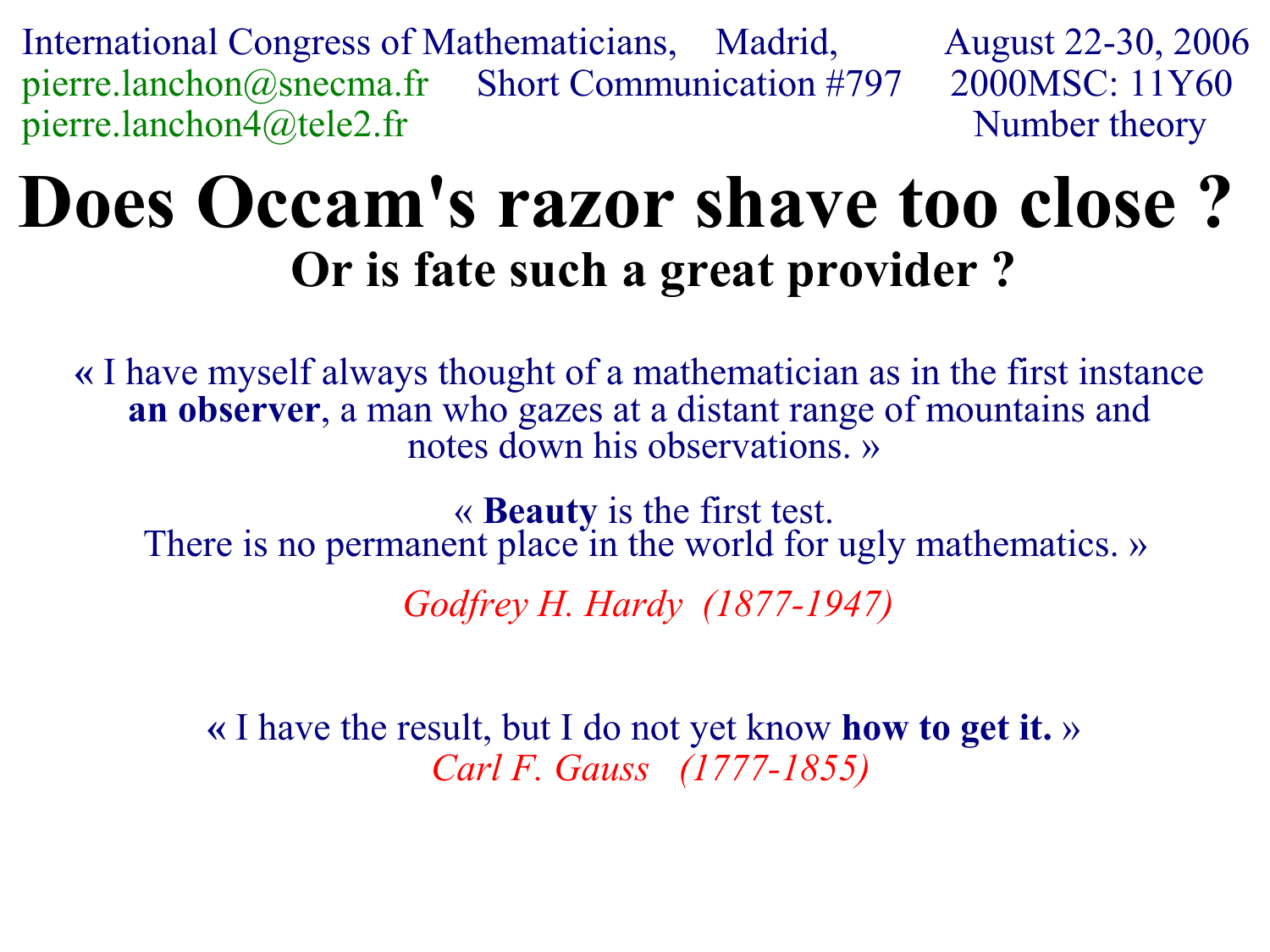**Does Occam's razor shave too close ? Or is fate such a great provider ?**

**A reminder of observations presented at the ICM 1998 (ad-hoc short com):**

- 1) The fixed point of the function **Ahmes(x)** :=  $((x+1)/x)^{(x+1)}$ equals  $\pi$  with a 0.02 % error, and the point at infinity is e.
- 2) The fixed point of **Rhind(x)** :=  $(1 + 1/4 + 1/4^2 + 1/4^3 + 1/4^{(x+1)})^4$ approximates  $\pi$  to 0.000 1 % !
- 3)  $3 + 1/8$  on 6 bits (i.e. 11.0010), completed by the **first 19 bits of e written from right to left** equals  $\pi$  with a 0.000 001 % error (25 bits in common) ! See ref. [1] and Appendix.

Why are these numbers so close to  $\pi$ ? And why is there still no explanation 8 years later ?

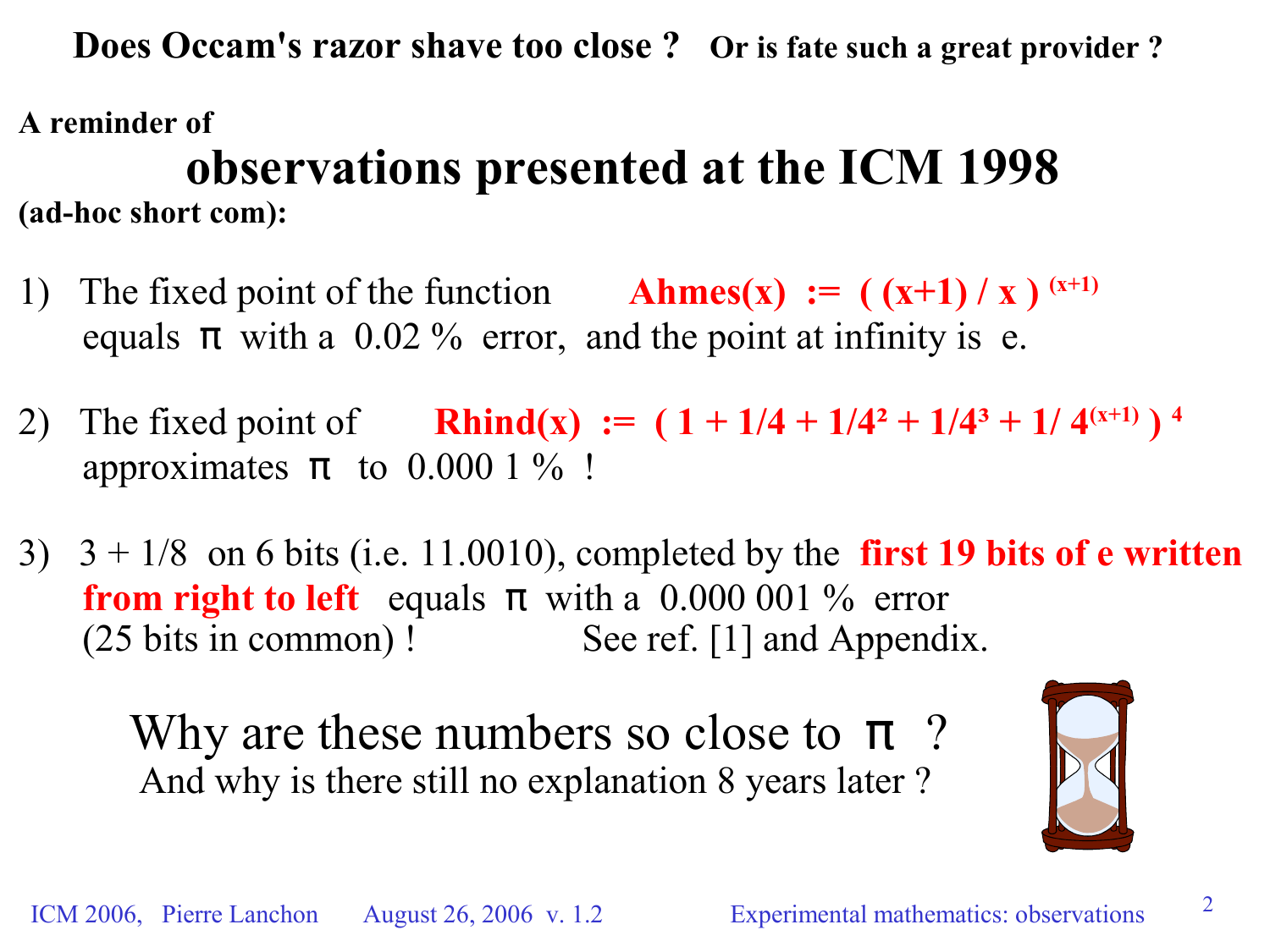## **The aim of this presentation**

1) To present remarkable new **observations.**

2) To convince you that it is worth trying **to explain** some of them with mathematical arguments even when random chance seems enough

Research must not be discouraged by the heuristic maxim called:

### **Occam's razor principle (the principle of parsimony)**

which says :

**Do not introduce unnecessary assumptions or hypotheses in the explanation of a phenomenon.**



**K** eep **I** t **S** hort and **S** imple

English logician and Franciscan friar William of Ockham (1285-1349?)

ICM 2006, Pierre Lanchon August 26, 2006 v. 1.2 Experimental mathematics: observations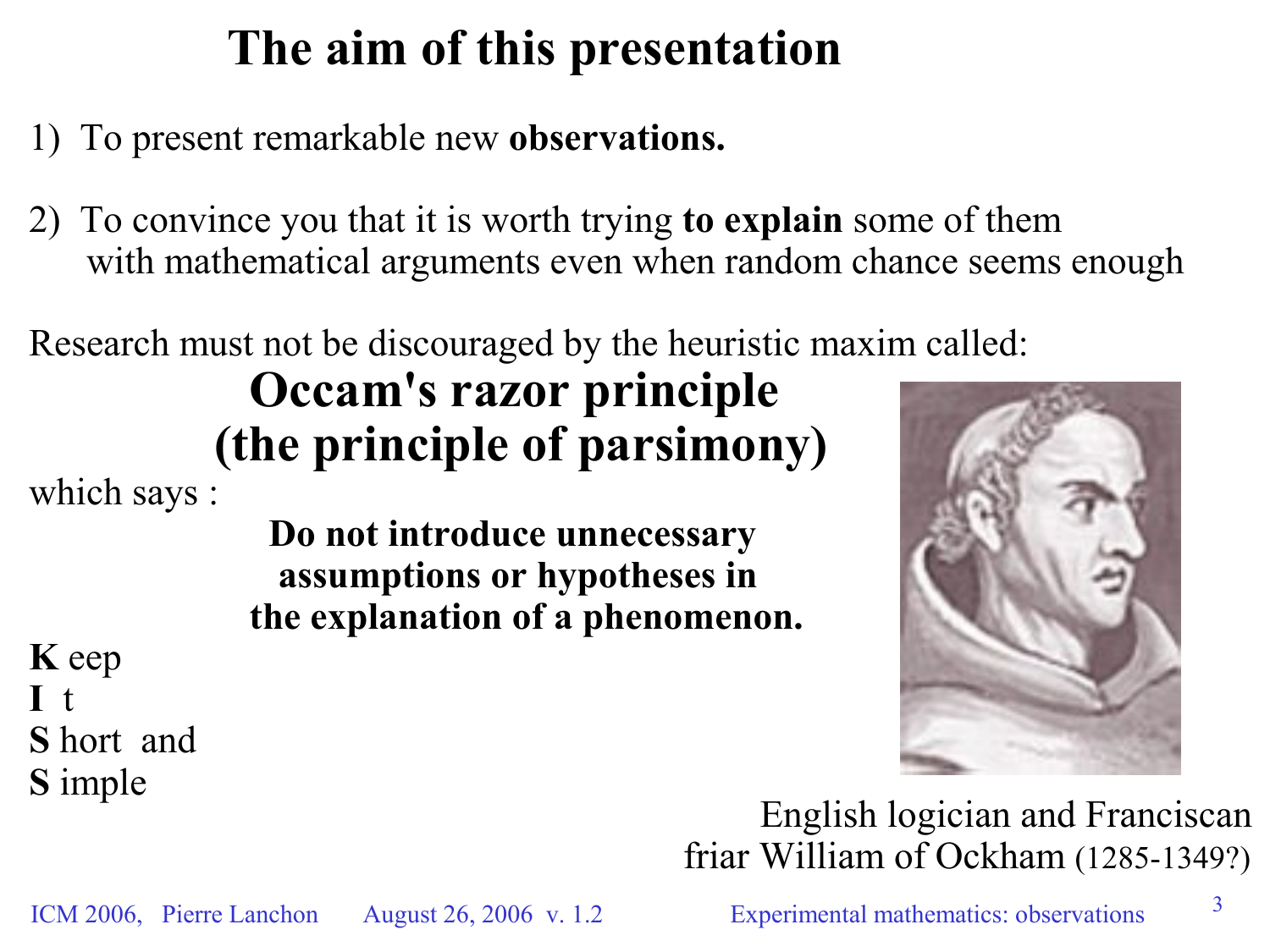

Brother William (The Name of the Rose, Umberto Eco) a Franciscan monk in 1327, inspired by the character of William of Occam.

ICM 2006, Pierre Lanchon August 26, 2006 v. 1.2 Experimental mathematics: observations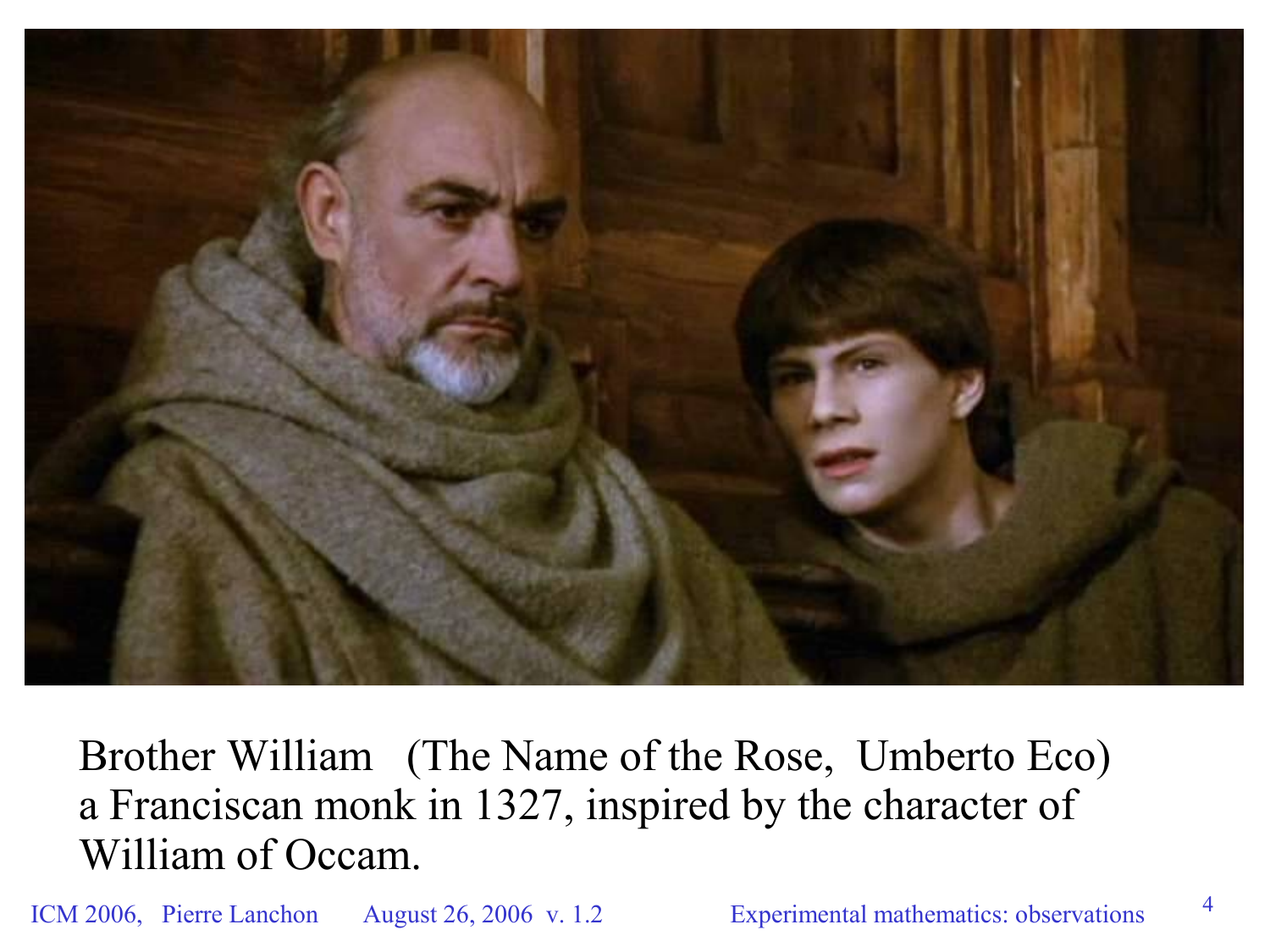# OUTLINE

- ☼ 1) It is worth **looking for mathematical explanations.**
- $(2)$  Coincidences in the **first bits of**  $\pi$  **and e.**
- ☼ 3) The occurrence of remarkable strings of digits, like **"01234567" in the decimals of 1/81,** can be explained.
- ☼ 4) An elementary unexplained observation: the **Champernowne constant** 0.123…101112131415...
- ☼ 5) A dozen of unexplained occurrences starting from:  $(\pi + 2) / (\pi + 1) \approx (\log(\pi + 1)) / \log \pi = 1.24141...$ and  $\sqrt{2}$  = 1.4142 1...
- ICM 2006, Pierre Lanchon August 26, 2006 v. 1.2 Experimental mathematics: observations  $\leftarrow$ ☼ 6) The simplest conclusion is not always the right one: A very **long string of zeros** after the decimal point.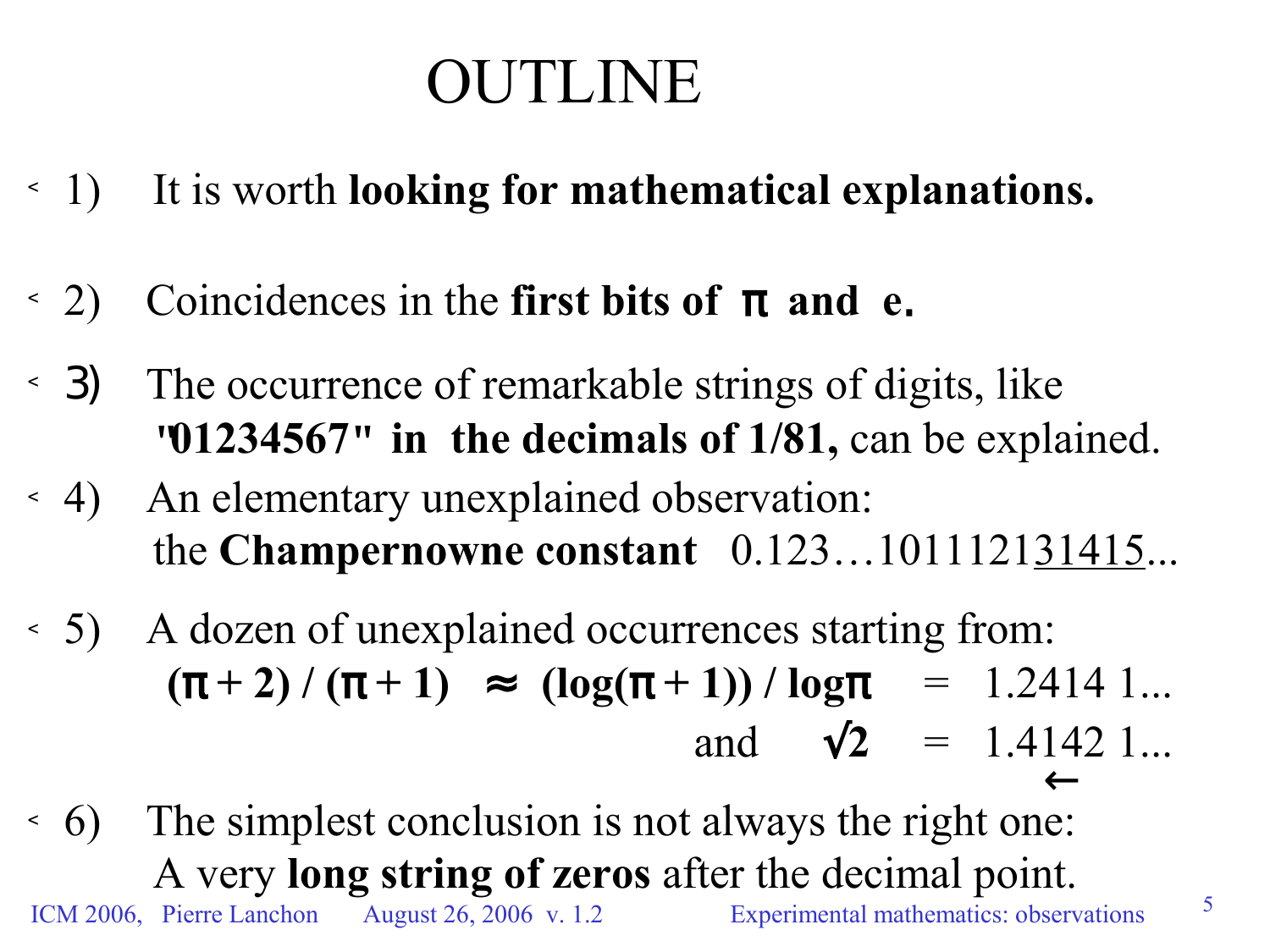# The first 19 bits of e in the sequence of the binary digits of  $\pi$

 $\rightarrow$ The first occurrence of these 20 bits written from right to left is at **position 6** in  $\pi$ !  $\pi$  = ...000 11.0010 01000011111101101010 1000...

e = ...0**10.10110111111000010**...

 $\leftarrow$ ... ...000 1100000 **0100001111110110101**0 1111... The second is at position 1 948 205  $($  = almost 2 million).

The length of the circle of radius 1 is:

$$
2 \pi = 6 + 1/2^2 + \varepsilon_1
$$

and  $\varepsilon_1 \approx 1/30$ begins with the first 19 bits of e in reverse.

ICM 2006, Pierre Lanchon August 26, 2006 v. 1.2 Experimental mathematics: observations

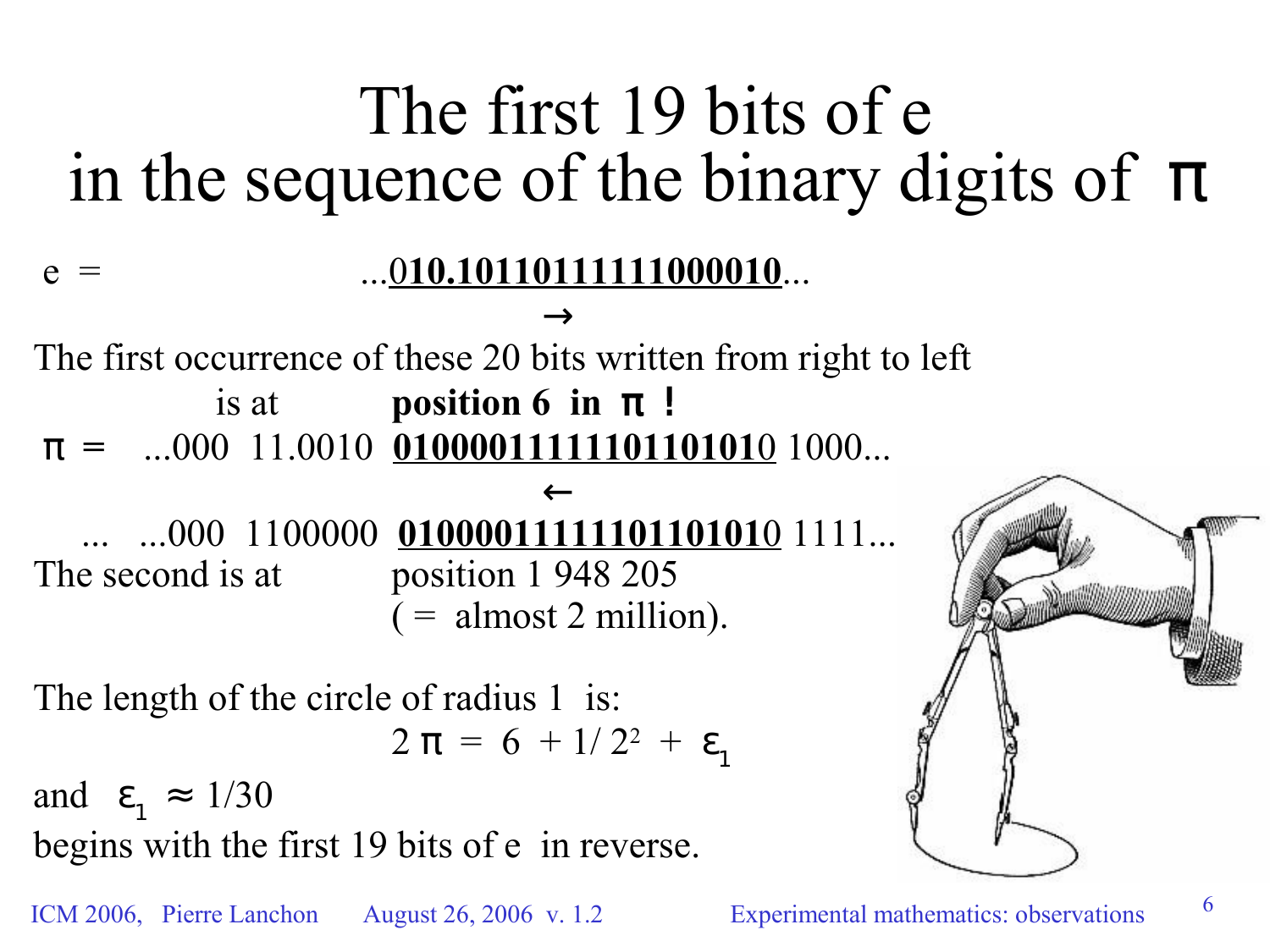# 20 bits of e in the first bits of  $2\pi$  -  $(5/2)^2$  and  $2\pi / (5/2)^2$

The period of the exponential function is  $2\pi i$  $e^{2\pi i} = 1$  $2\pi = 25/4 + \varepsilon_1 = (25/4) (1 + \varepsilon_2)$ 

 $\varepsilon_1$  has 19+1 bits in common with e (in reverse).

 $\epsilon_2$  has 13 bits in common with e followed by the first 13 bits of  $2\pi$  (or  $\pi$ ):

$$
2\pi = \frac{110.010}{25/4} \xrightarrow{01000011111101101010} \dots
$$
  

$$
\leftarrow \approx e (20 \text{ bits})
$$

1 +  $\varepsilon$ <sub>2</sub> = 1.<u>00000001010110111111</u>100100100001 0 ... =  $2\pi / (25/4)$  $\approx$  e (7 zeroes + 13 bits)  $\approx$  2 $\pi$  (13 bits)

$$
e = \dots 000000 010.10110111111000010...
$$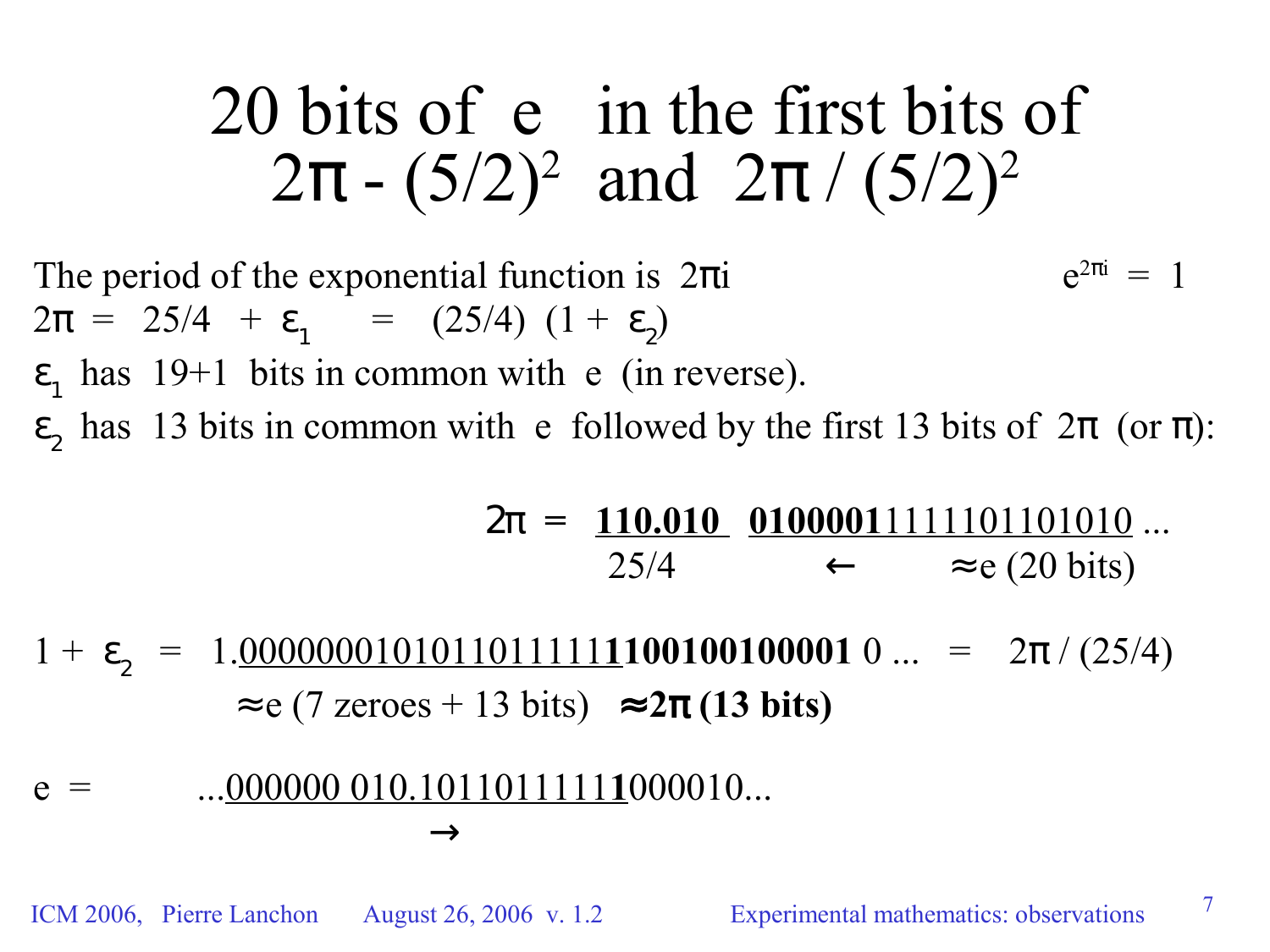**Looking for a series to explain the 19 bits of e (in reverse) at the 6 th position of the binary development of** π **:**

**40** bits of  $\pi$  in the first digits of a number close to  $e$ 

$$
e_{\pi 40b} =
$$
 e - e / 2<sup>20</sup> + e<sup>2</sup> / 2<sup>30</sup> - 1 / 2<sup>31</sup> =

010.101101111110000100100110000000**0**000000 1 0000... 2

 $\leftarrow$  π  $\leftarrow$   $\leftarrow$ 14 zeros followed by the first 26 bits of  $\pi$ 



This number in base 10 (recreational mathematics):  $e_{\pi40b}$ 2.7182 79 2425 19 4 1 4142... ("1414" at position 14)  $\sqrt{2}$  = **1.4142**... (5 digits in common)  $C_b = 0.123...31415161718... 2425... 404142...$  (The Champernowne constant)  $\sqrt{2} - 1 = 0.4142$ 

8

ICM 2006, Pierre Lanchon August 26, 2006 v. 1.2 Experimental mathematics: observations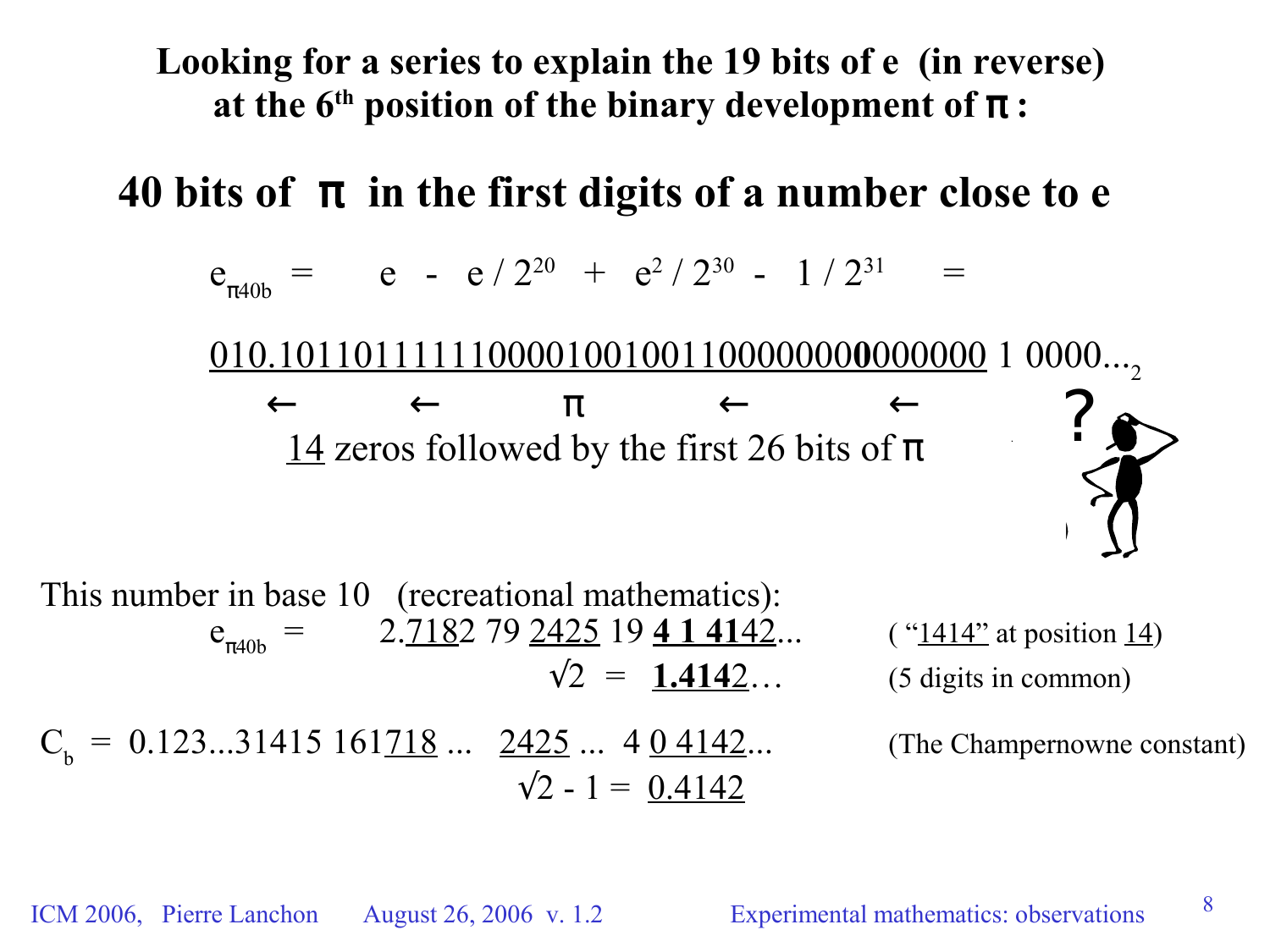### **Some coincidences do have mathematical explanations**



In base b=10, the number  $b/(b-1)^2$  =  $1 / 8.1 = 0.123456790123456790... = 0 + 1/(8 + 1/(9 + 1/1)) = [0; 8, 9, 1]$ 

> has the same 7 first digits that the normal and transcendental **Champernowne constant**:

 $C_{10}$  $= 0.123456789101112131415...$ <sub>10</sub>  $\approx C_{10,\text{cf17}}$ 

 $C_{10, \text{eff}7} = [0; 8, 9, 1, 149083, 1, 1, 1, 4, 1, 1, 1, 3, 4, 1, 1, 1, 15]$ These 7 digits match because the decimals of  $b/(b-1)^2$ begin with the first b-3 digits of the base of numeration.

In the same way, in base b, the number  $b^2/(b^2-1)^2$  is written:  $\underline{00}$ .01 02 03 ... 0(b-2) 0(b-1) 10 11 12 13 14 15 ... (b<sup>2</sup>-3) (b<sup>2</sup>-1)  $\underline{00}$  01 02 ...<sub>b</sub>

It has 2(b 2 -b-1) digits in common with the Champernowne number at position b-2. So, in base b=10, 1/98.01 has 178 digits in common with  $C_{10}$  at position 8 (see appendix).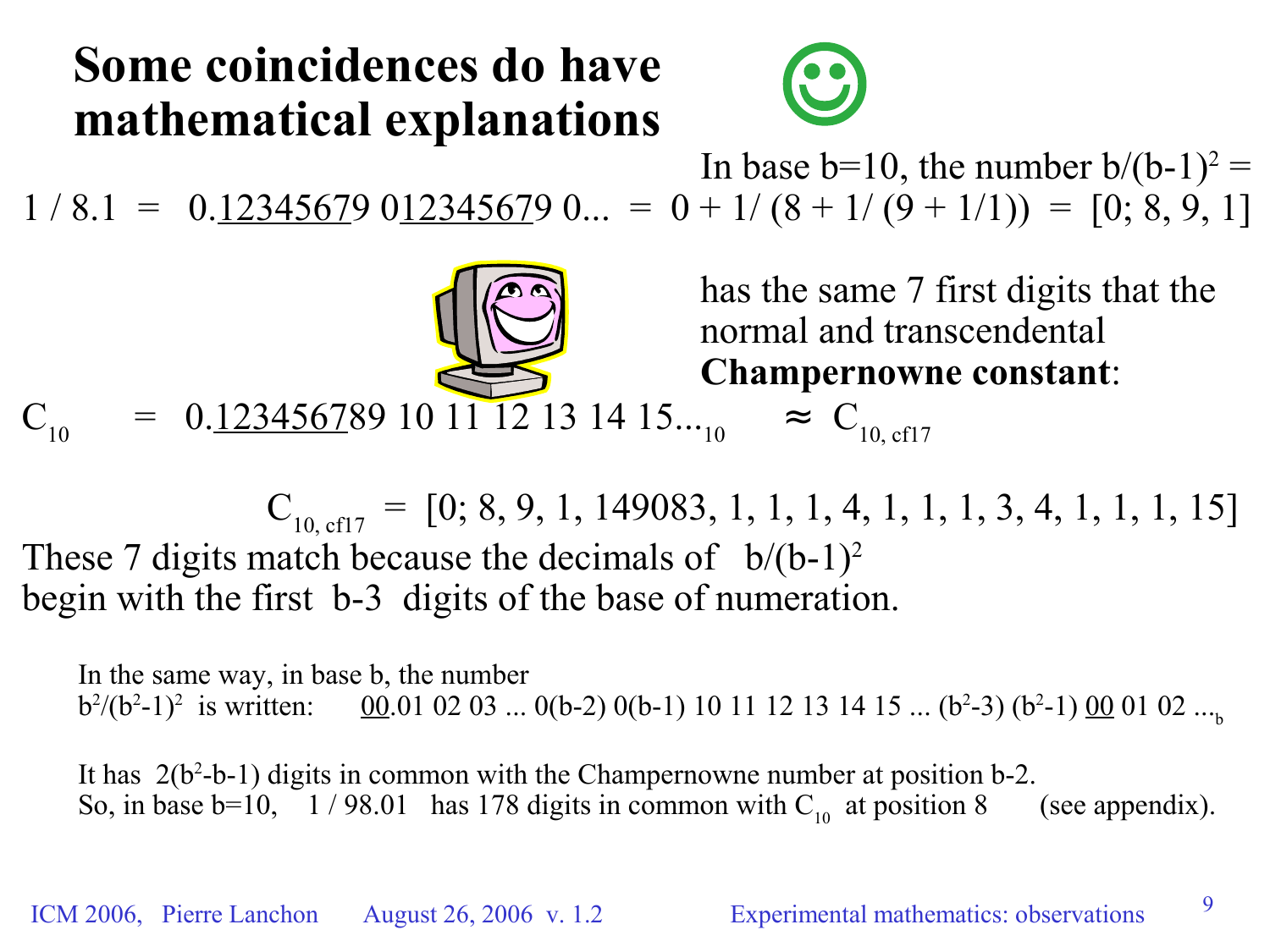### **Some coincidences do not (yet ?) have a mathematical explanation**

In every base  $b > 8$ , the **Champernowne** constant begins in the same way:

$$
C_b = 0.12345678...10 \t11 \t121 \t31415 \t161 \t718 ...b
$$
  
b digits of base b \t b+1 (b+1)<sup>2</sup>  $\approx \pi_{10}$   $\approx \varphi_{10}$   $\approx$ (e-1)<sub>10</sub>  
 $\approx \sqrt{2}_{10}$ 

 $1.415... = 11; 2, 2, 2, ...$ 1.617... = [1; 1, 1, 1, 1, 1, 1, ...] The golden ratio in base 10 is  $\varphi_{10} = 1.6180...$  $1.718... = [1; 1, 2, 1, 1, 4, 1, 1, ...]$ 

Recreational: In base 10, "3 1415 161 718" occurs between **2 remarkable positions:** position  $16 = 2^4 = 2^{2^2} = \lfloor 16.18... \rfloor = \lfloor 10 \varphi \rfloor$ and position  $27 = 3^3 = \lfloor 27.18... \rfloor = \lfloor 10 \ e \rfloor$ 

The notation  $\lfloor \ldots \rfloor$  means the integer value.

ICM 2006, Pierre Lanchon August 26, 2006 v. 1.2 Experimental mathematics: observations

8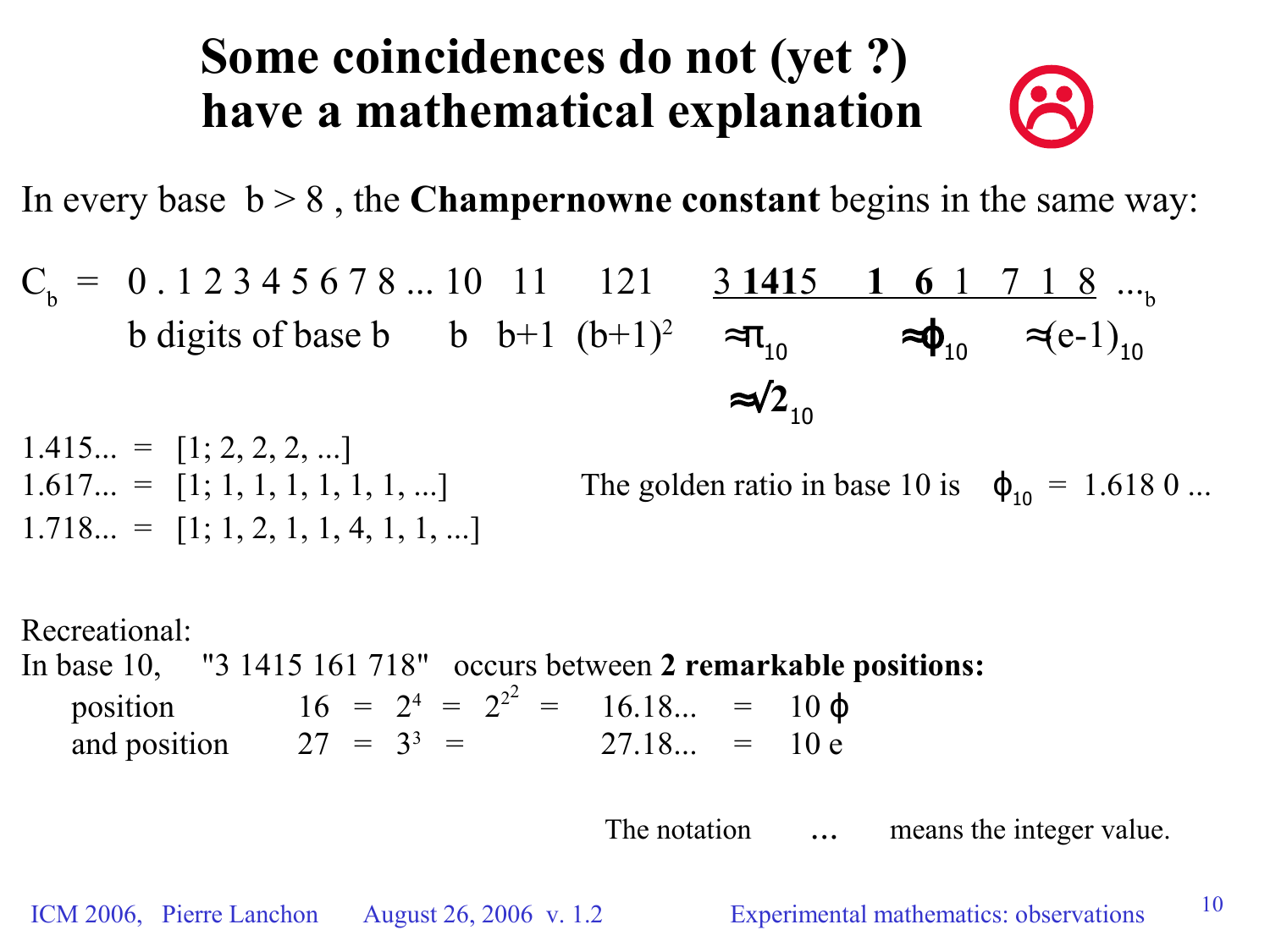#### **6 independent remarkable approximated formulas waiting for an explanation**

| \n $\begin{array}{rcl}\n 01.2414... &=& (\pi + 2) / (\pi + 1) \approx (\log(\pi + 1)) / \log \pi = 01.24141... \\ & & \leftarrow \\ 5 \text{ digits in common with } 0 \\ \log(\pi + 1) &=& 1.4210... \\ & & \rightarrow \\ 1 / (\pi + 1) &=& 0.2414... \\ & & \rightarrow \\ \pi + 2 &=& \frac{5.1415}{6}... \\ & & \rightarrow \\ \pi + 2 &=& \frac{5.1415}{6}... \\ & & \rightarrow \\ \pi + 2 &=& \frac{5.1415}{6}... \\ & & \rightarrow \\ \pi + 2 &=& \frac{5.1415}{6}... \\ & & \rightarrow \\ \pi + 2 &=& \frac{5.1415}{6}... \\ & & \rightarrow \\ \pi + 2 &=& \frac{5.1415}{6}... \\ & & \rightarrow \\ \pi + 2 &=& \frac{5.1415}{6}... \\ & & \rightarrow \\ \pi + 2 &=& \frac{5.1415}{6}... \\ & & \rightarrow \\ \pi + 2 &=& \frac{5.1415}{6}... \\ & & \rightarrow \\ \pi + 2 &=& \frac{5.1415}{6}... \\ & & \rightarrow \\ \pi + 2 &=& \frac{5.1415}{6}... \\ & & \rightarrow \\ \pi + 2 &=& \frac{5.1415}{6}... \\ & & \rightarrow \\ \pi + 2 &=& \frac{5.1415}{6}... \\ & & \rightarrow \\ \pi + 2 &=& \frac{5.1415}{6}... \\ & & \rightarrow \\ \pi + 2 &=& \frac{5.1415}{6}... \\ & & \rightarrow \\ \pi + 2 &=& \frac{5.1415}{6}... \\ & & \rightarrow \\ \pi + 2 &=& \frac{5.1415}{6}... \\ & & \rightarrow \\ \pi + 2 &=& \frac{5.1$ |
|------------------------------------------------------------------------------------------------------------------------------------------------------------------------------------------------------------------------------------------------------------------------------------------------------------------------------------------------------------------------------------------------------------------------------------------------------------------------------------------------------------------------------------------------------------------------------------------------------------------------------------------------------------------------------------------------------------------------------------------------------------------------------------------------------------------------------------------------------------------------------------------------------------------------------------------------------------------------------------------------------------------------------------------------------------------------------------------------------------------------------------------------------------------------------------------------------------------------------------------------------------|
|------------------------------------------------------------------------------------------------------------------------------------------------------------------------------------------------------------------------------------------------------------------------------------------------------------------------------------------------------------------------------------------------------------------------------------------------------------------------------------------------------------------------------------------------------------------------------------------------------------------------------------------------------------------------------------------------------------------------------------------------------------------------------------------------------------------------------------------------------------------------------------------------------------------------------------------------------------------------------------------------------------------------------------------------------------------------------------------------------------------------------------------------------------------------------------------------------------------------------------------------------------|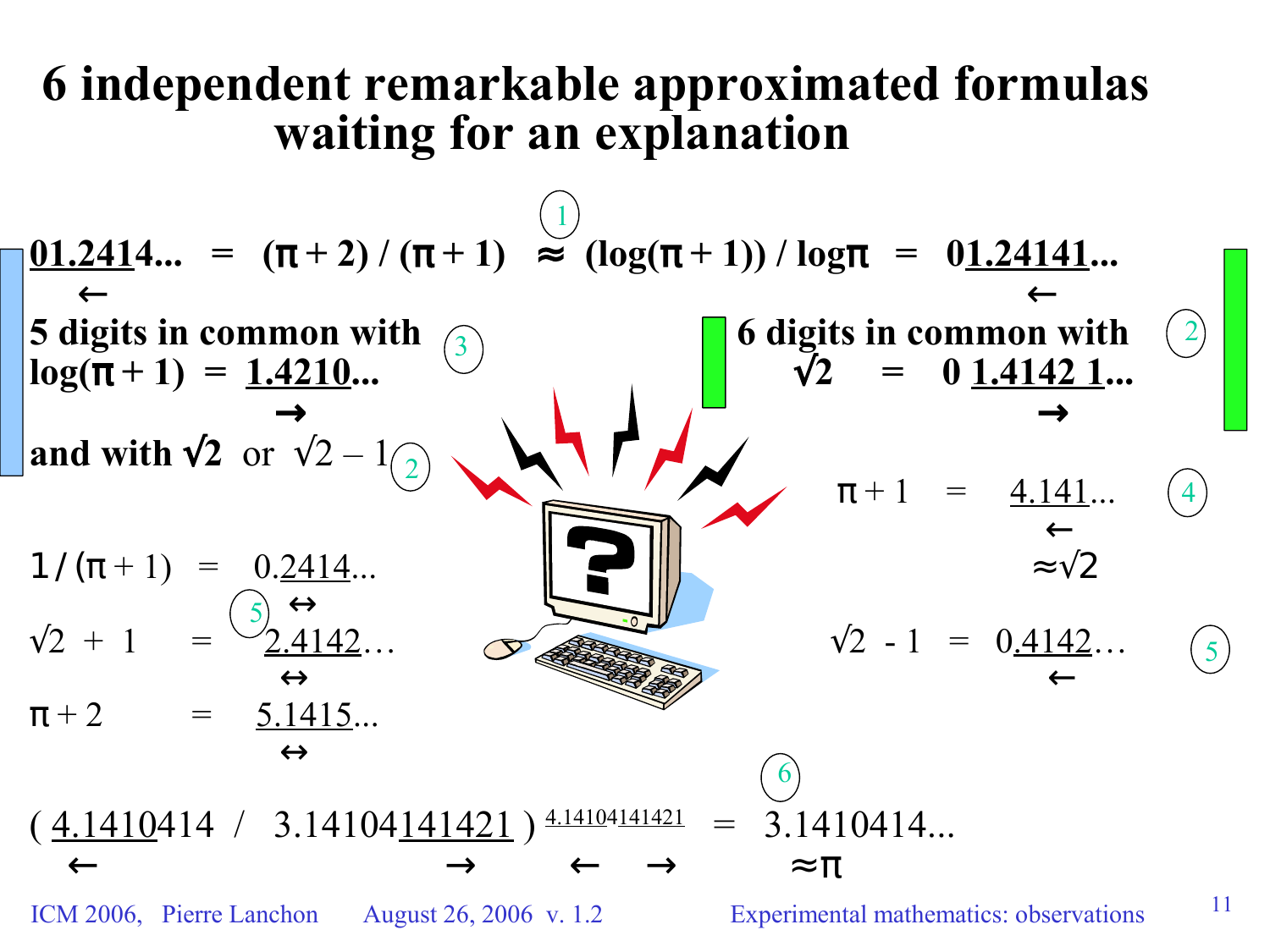A 7<sup>th</sup> and 8<sup>th</sup> **coincidence related to**  
\n
$$
(\pi + 2) / (\pi + 1) \approx (\log(\pi + 1)) / \log \pi
$$
  
\n $Ah(x) := ((x+1)/x)^{(x+1)} \rightarrow e$  and  $Ah^* \approx \pi$   
\n $Ah^* = 3.141 041 525 410 ...$  is the solution of the equations:  
\n $Ah(x) = x$  (the fixed point of the Ahmes function) i.e.  
\n $(x+2) / (x+1) = (\log(x+1)) / \log x$  i.e.  
\n $(x+2) / \log(x+1) = (x+1) / \log x$  i.e.  
\n $(x+2) / \log(x+1) \sim (x+1) / \log x \sim \pi(x)$  (the prime number theorem)  
\n $x \rightarrow \infty$  The deviation at  $x = Ah^*$  is:

$$
(Ah∞ + 2) / log (Ah∞ + 1) - π(Ah∞) =
$$
  
\n $(Ah∞ + 1) / log Ah∞ - π(Ah∞) = 1.61803 8... ≈$   
\n $\varphi = 1.61803 3... (6 digits in common !)$ 

ICM 2006, Pierre Lanchon August 26, 2006 v. 1.2 Experimental mathematics: observations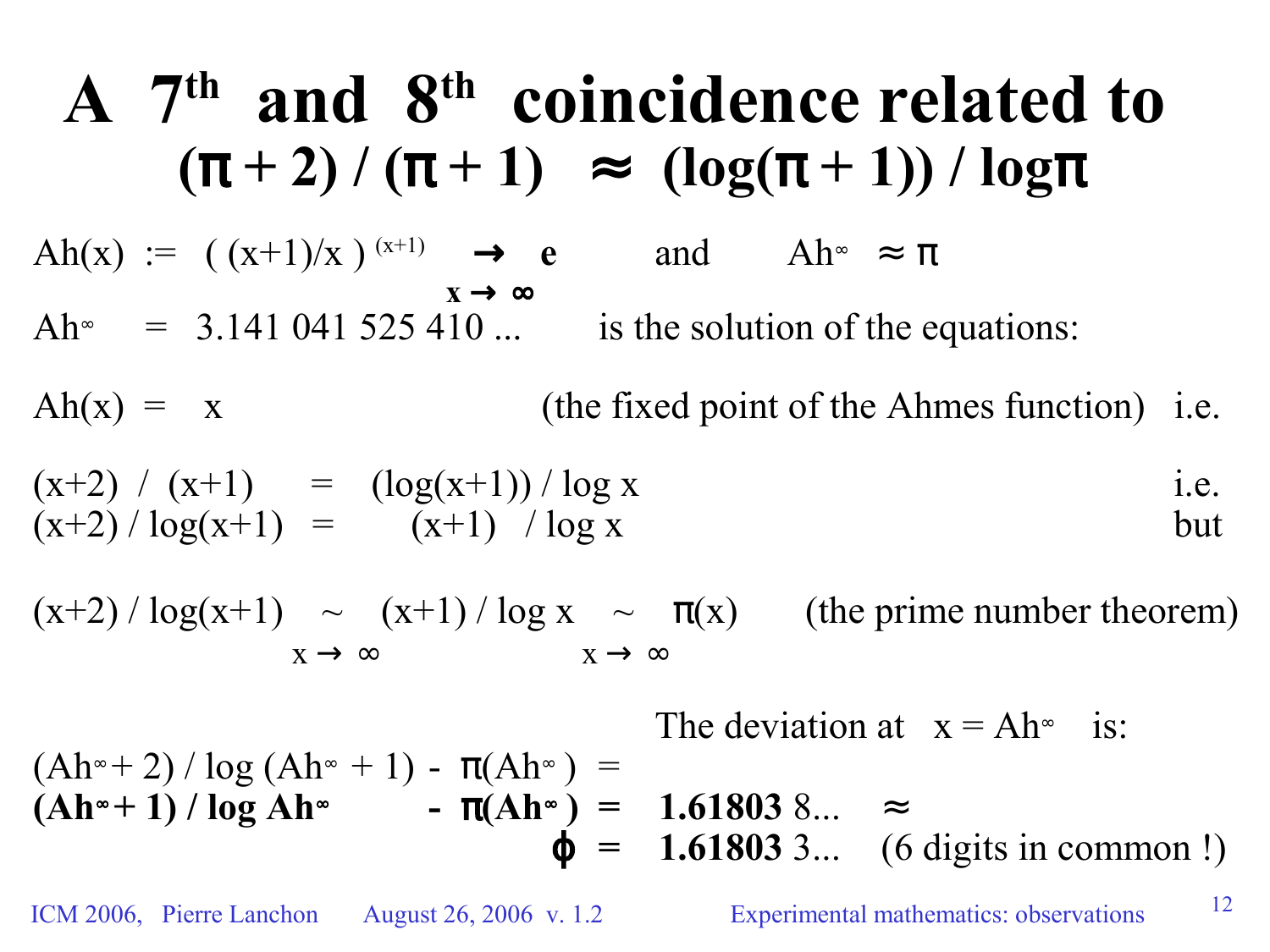**A 9 th and 10 th coincidence related to**  $(\pi + 2) / (\pi + 1) \approx (\log(\pi + 1)) / \log(\pi)$  $\log(\pi+1)$  =  $1.4210...$  has **5 digits in common** (in reverse) with  $(\log(\pi + 1)) / \log \pi = 01.24141...$  but ←  $log(e+1) = 1.3 13 ...$  has **all** its digits in common with  $(\log(e+1))$  /  $\log e$  and more: **(e+2)**  $\ell$  (e+1) = 1.2689  $\frac{41421}{36}$  999 ... **has 5** digits in common with  $\rightarrow$ (log( $\pi$  + 1)) / log  $\pi$  and  $(\pi$  + 2) / ( $\pi$  + 1) = 01.2414... (the bold ones)

**and 6** (almost 7) with  $\sqrt{2}$  = 1.41421 356 ... ≈ 1.41421 36

ICM 2006, Pierre Lanchon August 26, 2006 v. 1.2 Experimental mathematics: observations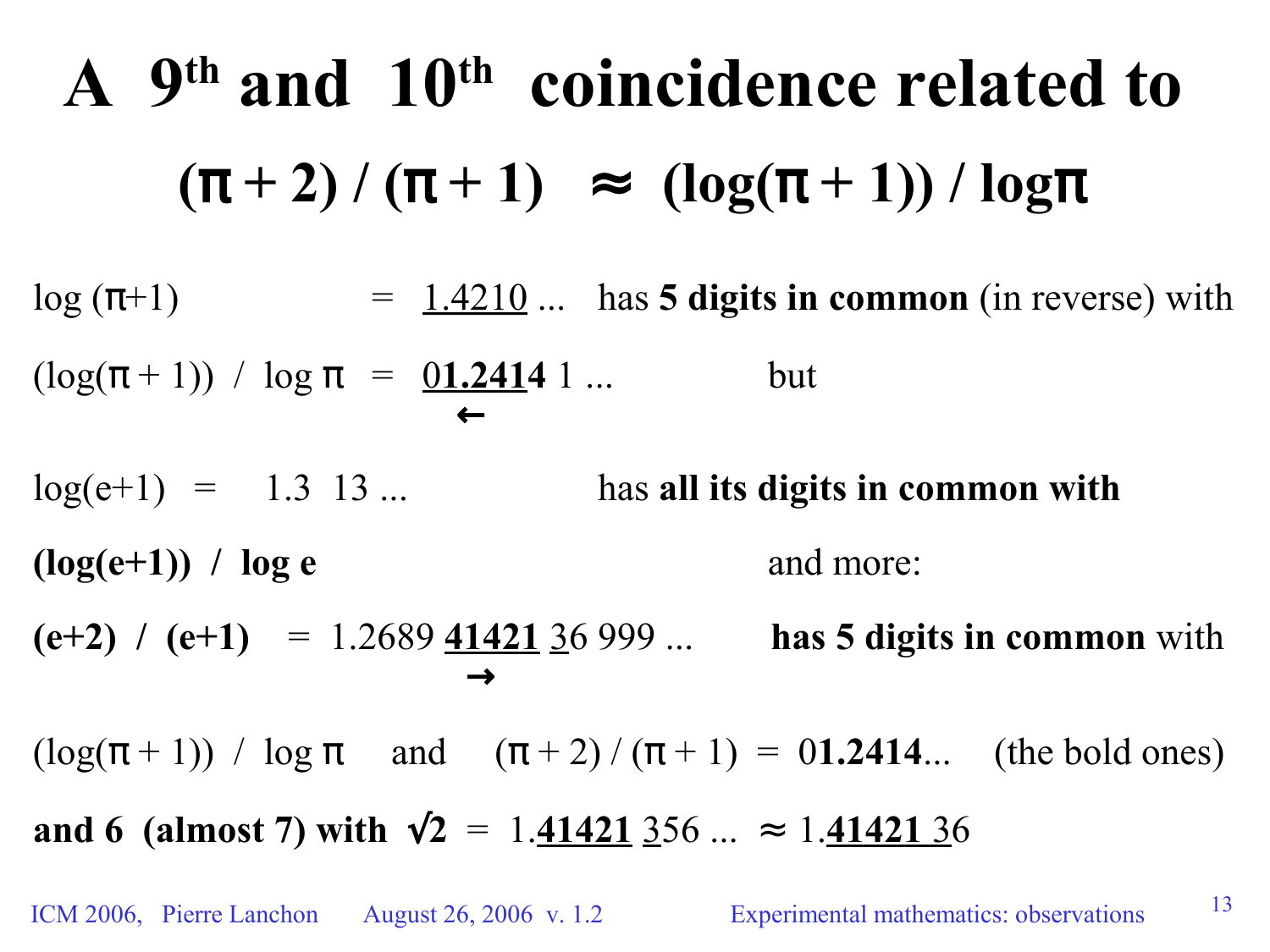**3 more coincidences related to**  $(\pi + 2) / (\pi + 1) \approx (\log(\pi + 1)) / \log(\pi)$  $(\pi +2) / (\pi +1)$  = 1.2414 ... has 5 digits in common (in reverse) with ←  $\sqrt{2}$  = 1.41421 ... (and  $(\log(\pi + 1)) / \log \pi = 1.24141...$  ) but ← ≈√2 **(6 digits)**  $(\sqrt{2} + 2)$  /  $(\sqrt{2} + 1)$  =  $\sqrt{2}$  **has all its digits in common with**  $\sqrt{2}$ .  $(e+2) / (e+1)$  = 1.2689  $\frac{41421}{36}$  ... has 6 (and almost 7) digits in common with  $\rightarrow$ √2 = 1.**41421** 356... ≈ 1.**41421** 36  $(1/\varphi +2) / (1/\varphi +1) = 1/\varphi +1 = \varphi = 1.6180339...$  $(Ah<sup>∞</sup> +2) / (Ah<sup>∞</sup> +1) = 1.2414851418088... = (log(Ah<sup>∞</sup> +1)) / log(Ah<sup>∞</sup>)$  $\approx$  √2 **-1** ← (4 and almost 5 digits of  $\pi$  = 3.14159 ...) (The first 3 and almost 4 digits of  $\sqrt{2} = 1.41...$ )

ICM 2006, Pierre Lanchon August 26, 2006 v. 1.2 Experimental mathematics: observations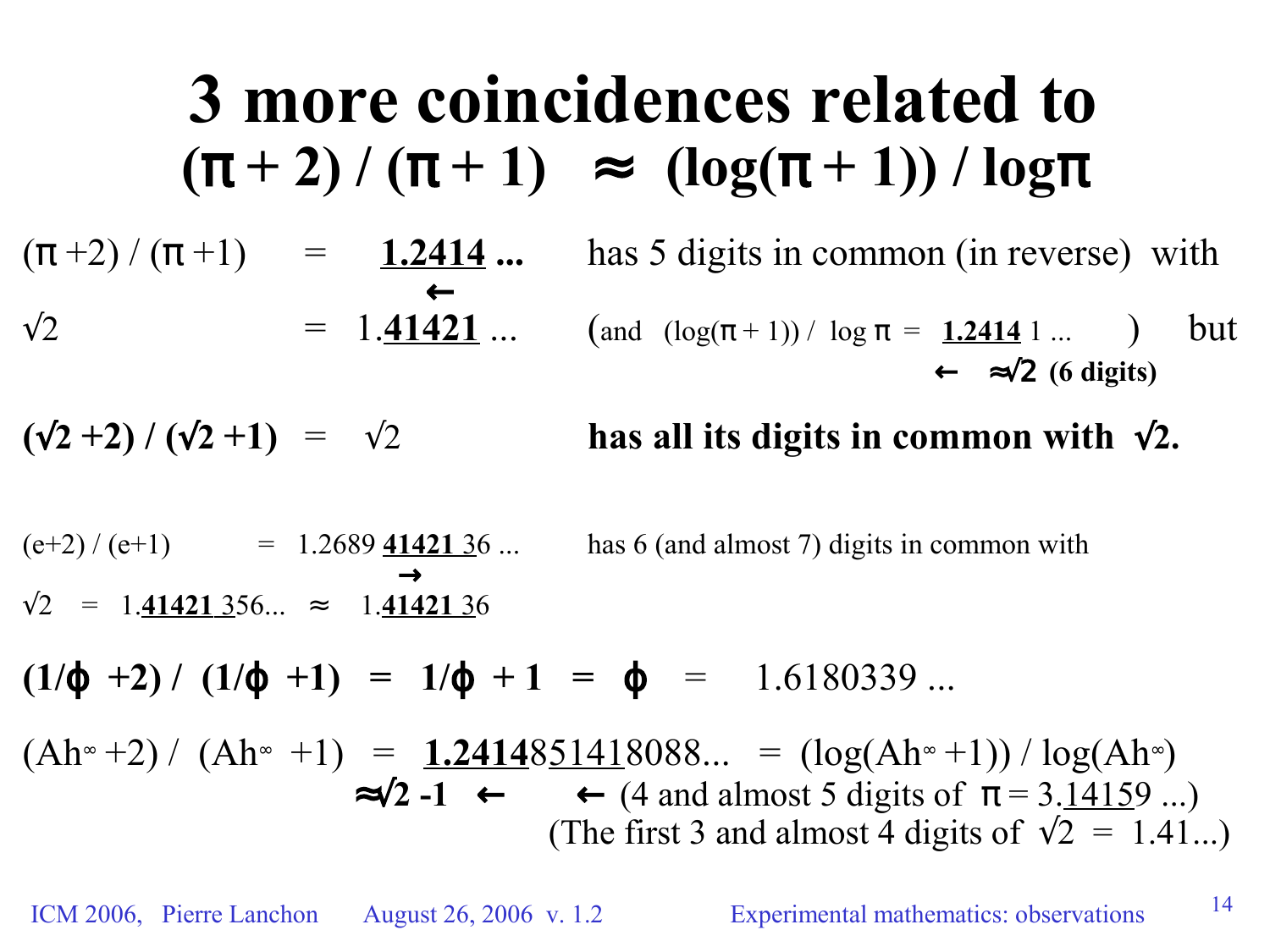# **The simplest hypothesis is not always the right one**

We defined  $C_{10, \text{eff}7} = 120.999998998 / 980.1 \approx 1/8.1$ Let  $\mathbf{v}_0 = 1 + \mathbf{C}_{10, \text{ cfl } 7} - \mathbf{C}_{10}$ and  $v_1 = 8.1 \sum_{k>0} \lfloor k \ w_0 \rfloor / 10^k$ So,  $v_1 = 1.0000000000...000...$  and **the computer prints** 

Is this number an integer ? No !

**as many zeros as it can !**



15

But it has **more consecutive zeros** after the decimal point **than there are Planck cubes** (with edges of Planck length  $\approx 1.616 \times 10^{-35}$  m) in the **observable universe** (of radius: 13.7 billions of light years  $\approx$  $13.7 \times 10^9 \times 3 \times 10^8$  m/s  $\times 3.15... \times 10^7$  s), i.e. more than 10<sup>183</sup>. And do not miss the observation of the first non zero decimal  $\pi$  (a "9")



because it is followed by another pack of more than  $10^{183}$  zeros.



(A proton is approximately  $10^{-15}$  m  $\gg$  Planck length)

August 26, 2006 v. 1.2 Experimental mathematics: observations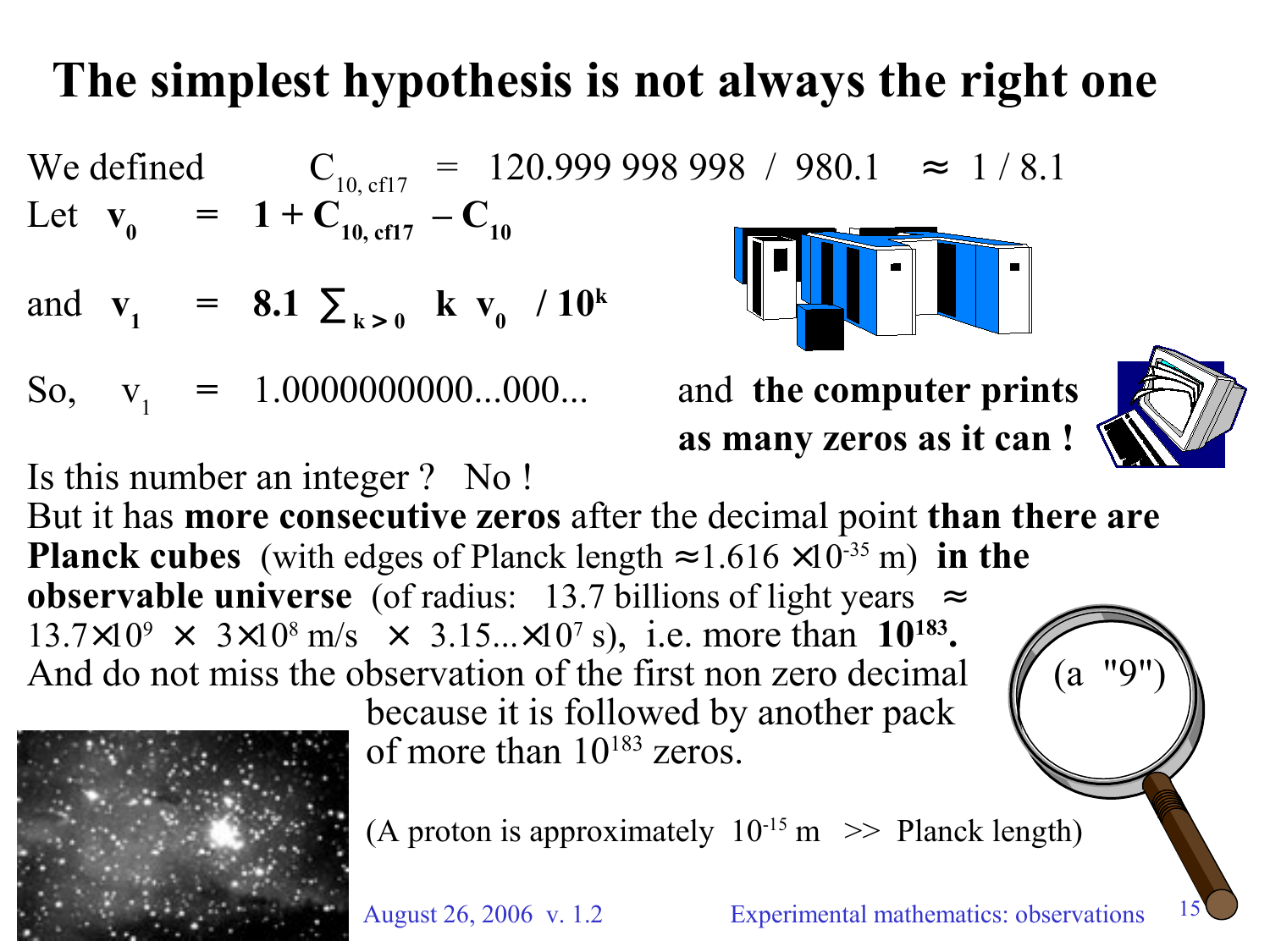## **A quickly decreasing sequence towards 1**

 $V_1 \approx 1$ ≈ 1 Almost true identities: "**High-precision frauds**" as J. Borwein and D. Bailey call them.

$$
v_{n+1} = 8.1 \sum_{k>0} \lfloor k v_n \rfloor / 10^k
$$

The second element of this sequence,  $v_2 = 1.0000000000000...$  has more than 10

10 183

consecutive zeros after the first "1".

The third element ...





16

We constructed a decreasing (lower bounded) sequence that converges towards 1 extremely quickly. (similar ideas are found in ref. [3]).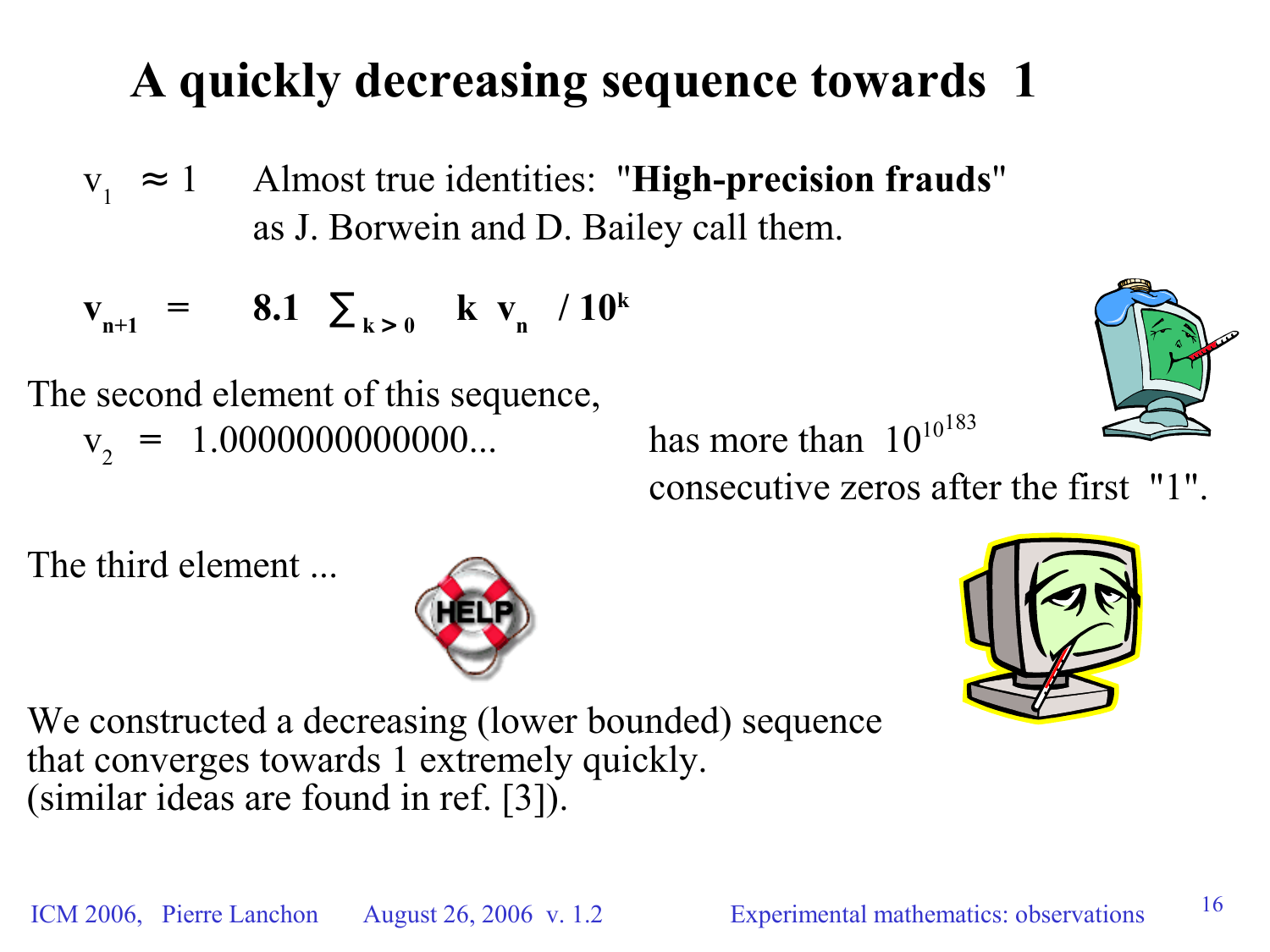## **CONCLUSION**



The most exciting phrase to hear in science, the one that heralds new discoveries, is not « Eureka! » (I found it!) but « That's funny... »

> *Isaac Asimov (1920-1992)*



17







ICM 2006, Pierre Lanchon August 26, 2006 v. 1.2 Experimental mathematics: observations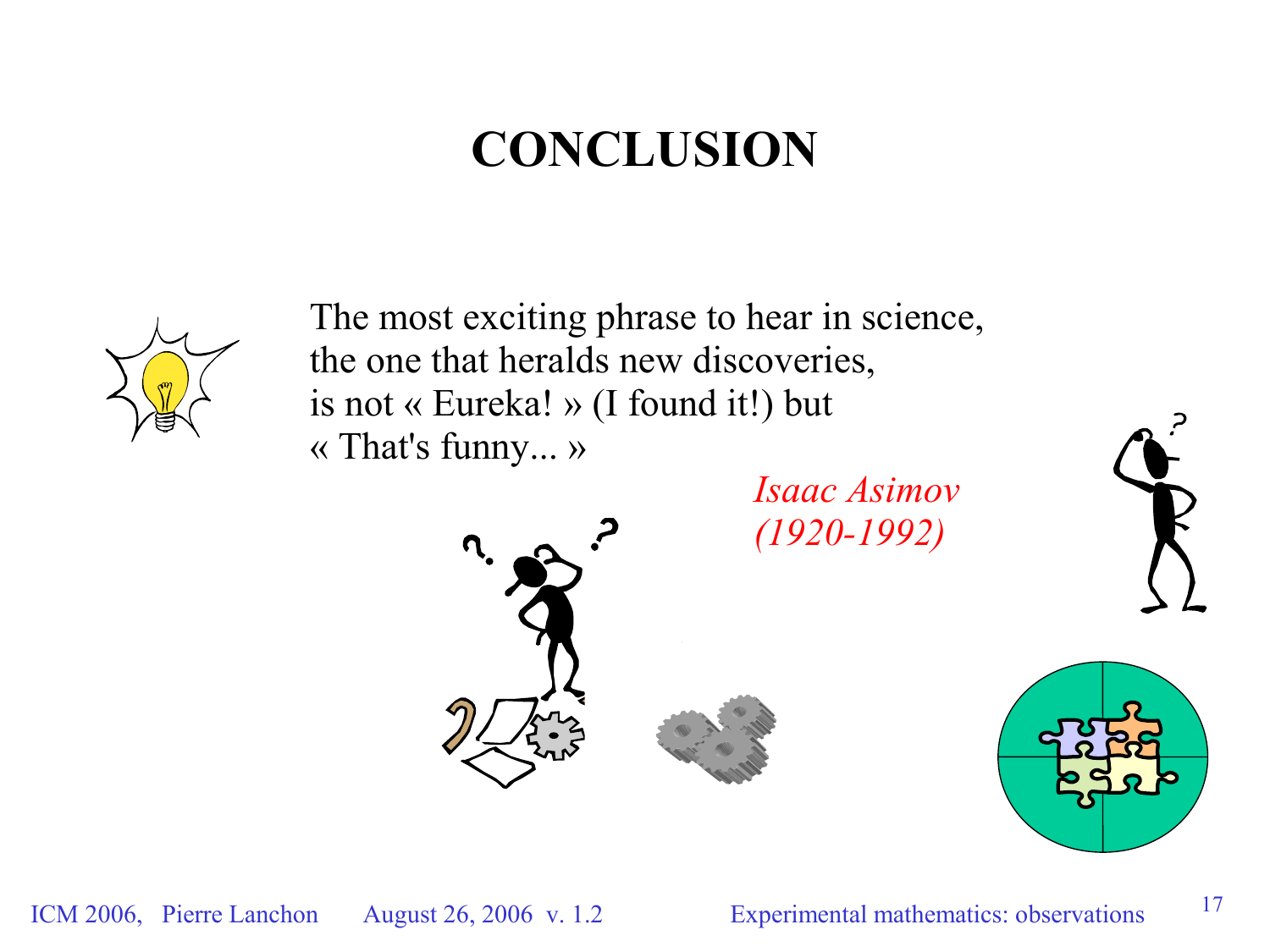### **REFERENCES**



[1] : David H. Bailey and Jonathan M. Borwein, *Experimental Mathematics: Examples Methods and Implication,* Notices of the AMS, May 2005 511-514. http://www.ams.org/notices/200505/fea-borwein.pdf

[2] : Jonathan M. Borwein, David H. Bailey, *Mathematics by Experiment: Plausible Reasoning in the 21 st Century,* A K Peters Ltd, 2003.

[3] : Jonathan M. Borwein, David H. Bailey, Roland Girgensohn, *Experimentation in Mathematics: Computational Paths to Discovery,* A K Peters Ltd, 2003.

[4] : Jean-Paul Delahaye, *Le fascinant nombre* <sup>π</sup>*,* Pour la science diffusion Belin, 1997.

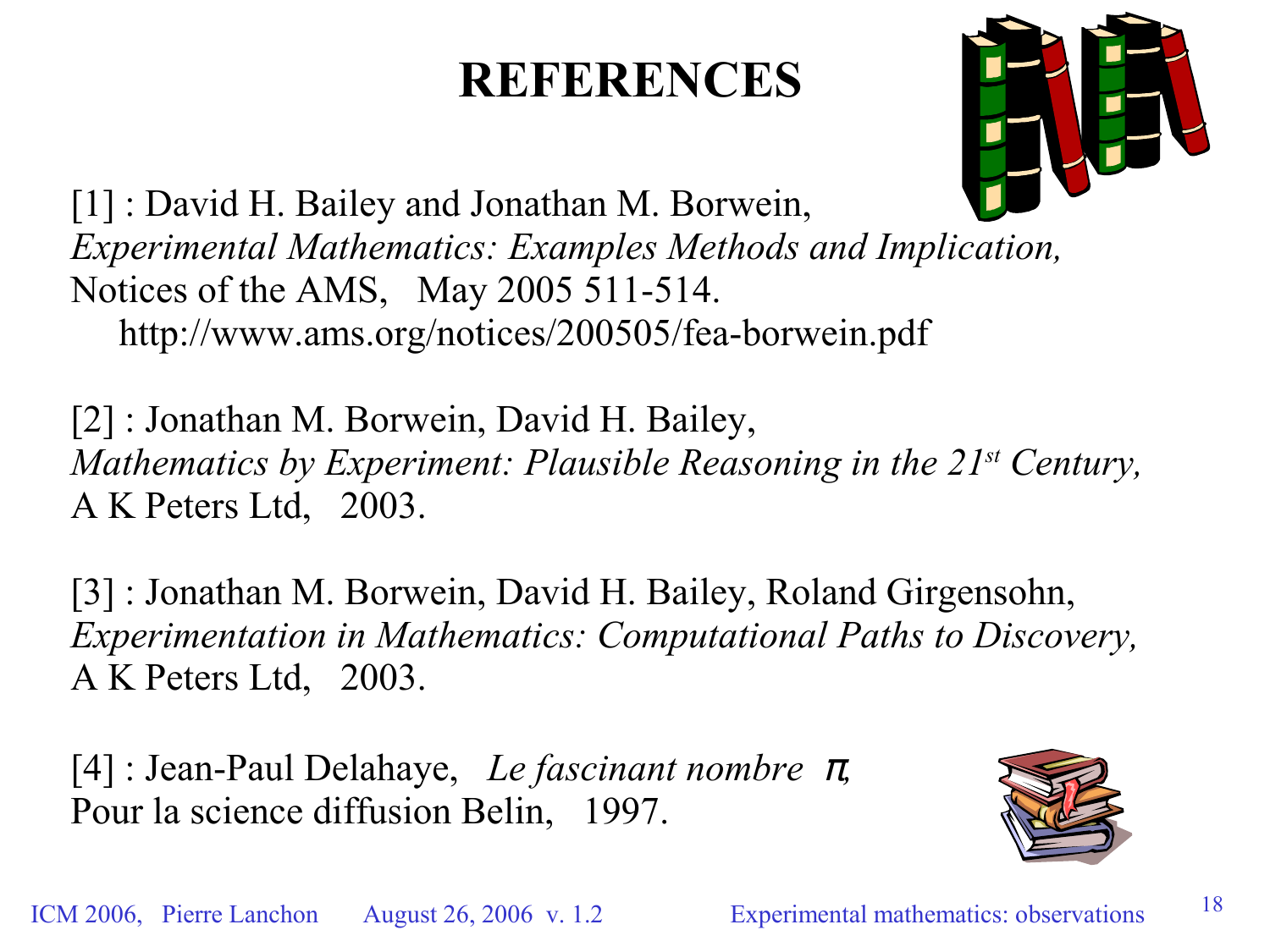# **WEB SITES (1)**

http://pari.math.u-bordeaux.fr : PARI/GP software

http://www.cecm.sfu.ca/projects/ISC : Centre for Experimental and

- http://www.expmath.info : Experimental Mathematics (with a list of websites)
	-
	- Constructive Mathematics

http://oldweb.cecm.sfu.ca/projects/ISC : Inverse Symbolic Calculator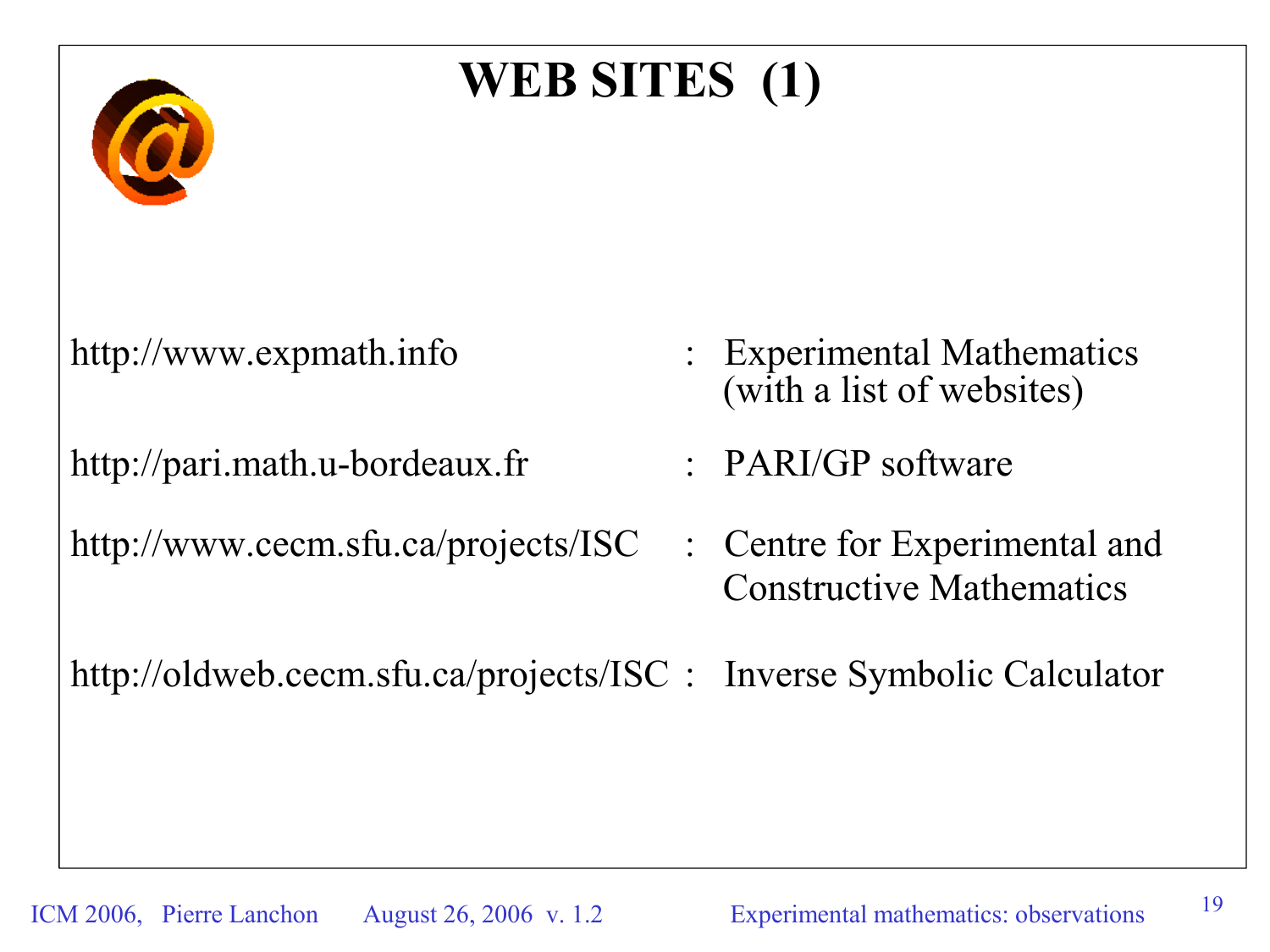

ICM 2006, Pierre Lanchon August 26, 2006 v. 1.2 Experimental mathematics: observations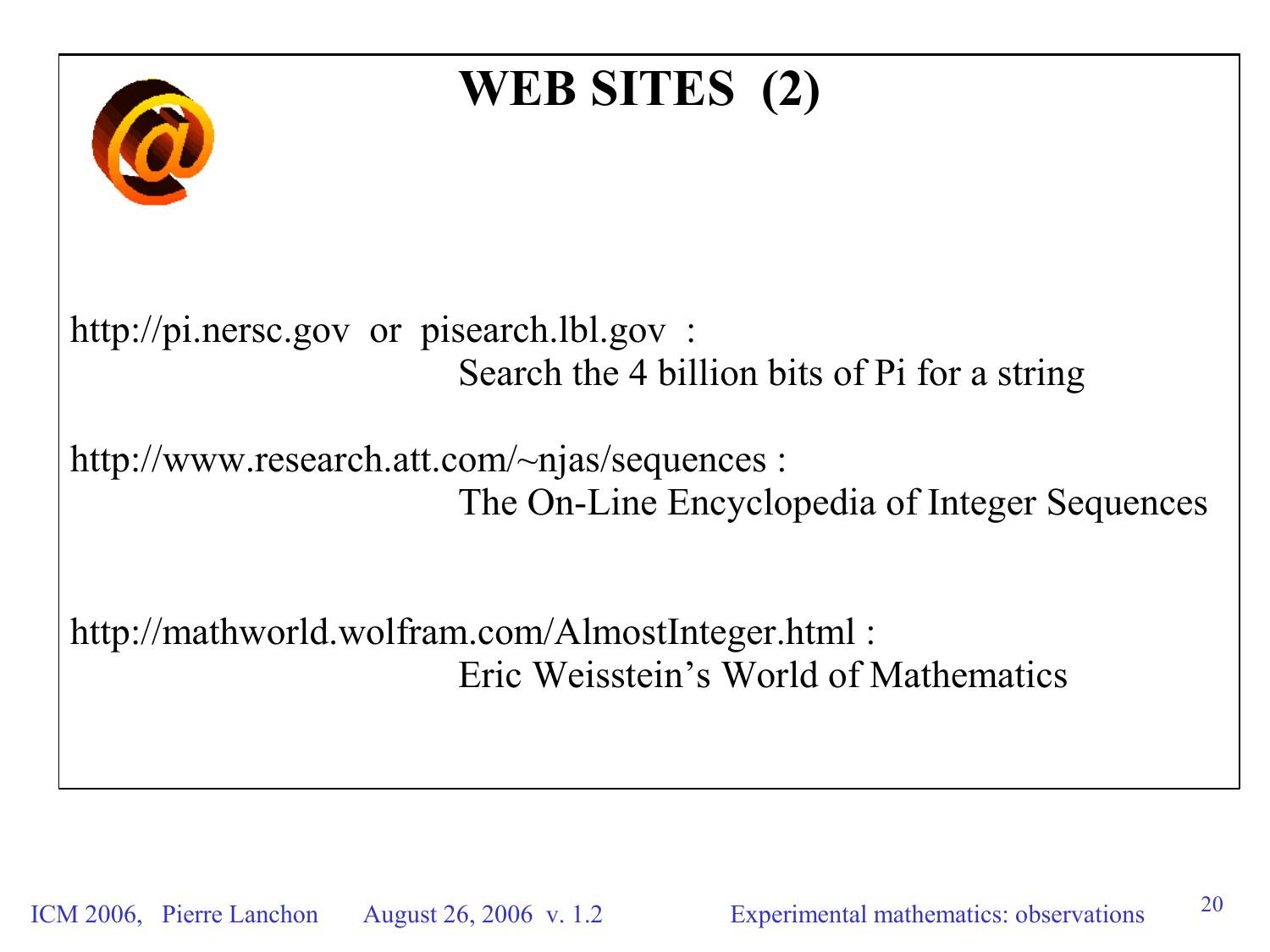#### **CREDITS THANKS TO**

**CREATIS** (**CNRS** UMR 5515, INSERM U 630, INSA, Lyon), Centre de Recherche et d'Applications en Traitement de l'Image et du Signal, Research and Applications Center in Image and Signal Processing, Isabelle MAGNIN, Director, and Pierre SEILLE who used the technical specifications of the author of these slides to write the code of the **DigITallOccurrences** software **(**to count and locate strings of characters or digits in large texts or numbers in any base of numeration).

Laboratoire A2X (**CNRS** UMR 9936, Université Bordeaux I) for the powerful **PARI/GP** free calculator software (GNU General Public License), Karim BELABAS, Henri COHEN, etc...

**SNECMA** (SAFRAN Group, Paris), Information Systems Department.

**SMF** (Société Mathématique de France), **AMS** (American Mathematical Society),

Marie VANOLI.

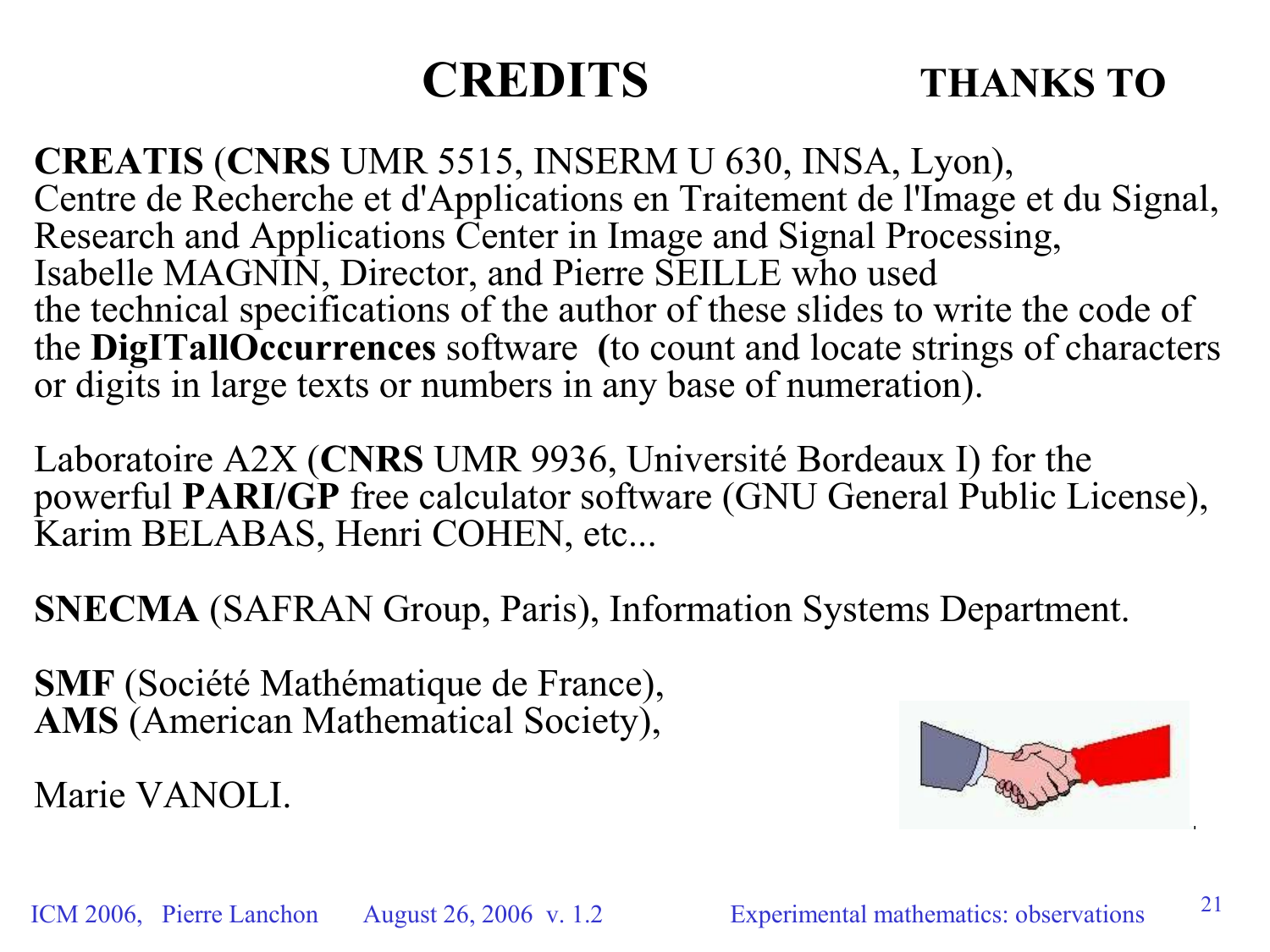#### If you have

**explanations** for these observations, **remarks** or **questions** about this presentation, **information,** or **analogous observations** to communicate,

# please send me an e-mail at

pierre.lanchon4@tele2.fr and pierre.lanchon@centraliens.net

ICM 2006, Pierre Lanchon August 26, 2006 v. 1.2 Experimental mathematics: observations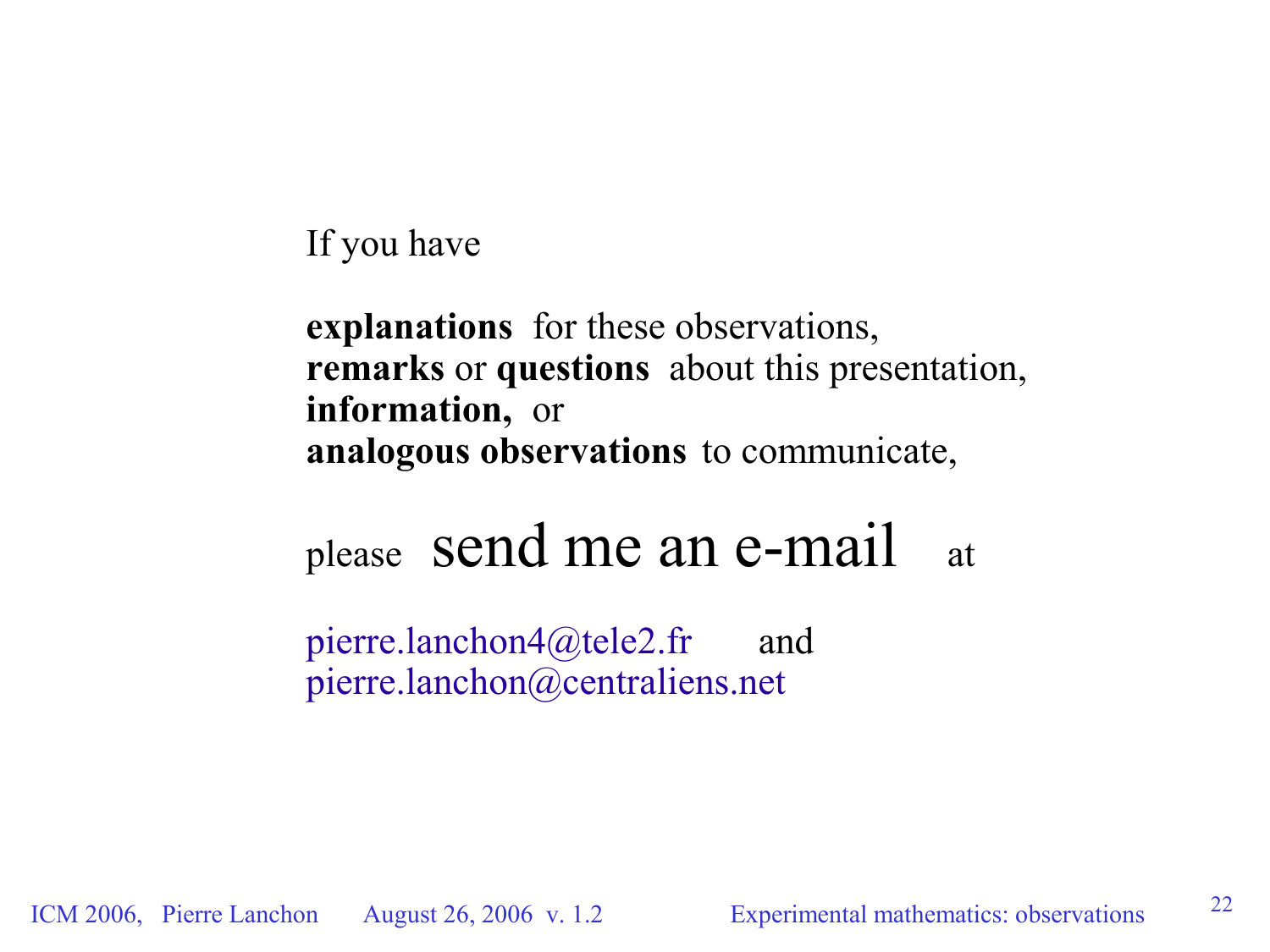### **APPENDIX**

# **Occurrences and Additional observations A better precision Previous presentations**

ICM 2006, Pierre Lanchon August 26, 2006 v. 1.2 Experimental mathematics: observations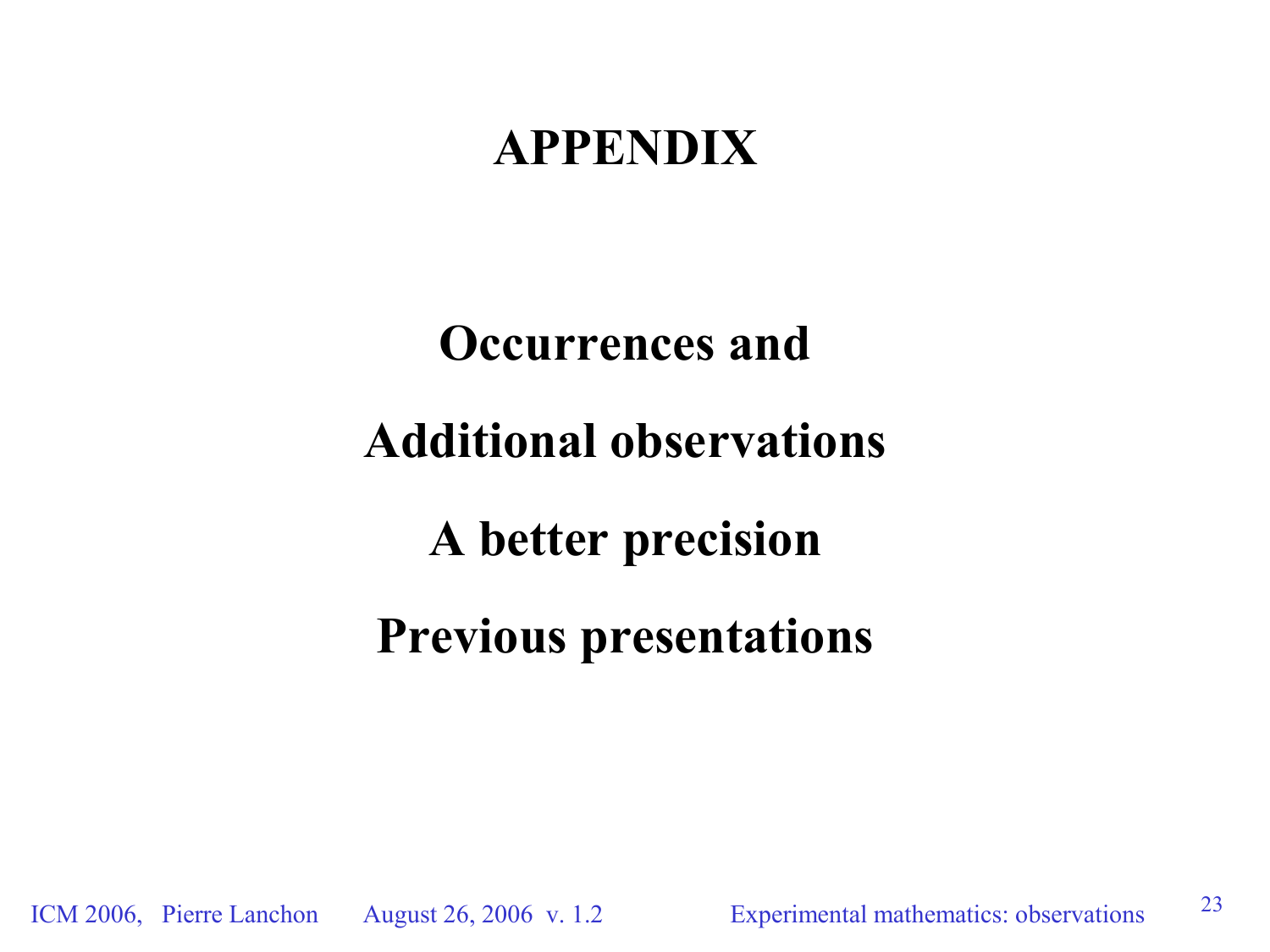# **Occurrences of 19 bits of e in** π **and reciprocally**

The first occurrence of the digital reflection of the first 19 bits of e in the sequence of the binary digits of  $\pi$ is at **position 6.** π **=** ...000 11.00 10 **0100001111110110101** 01000... ...0 1110 110 10 0 **0100001111110110101** 1... The second is at position 746 913,

the third at position 1 948 205 and the fourth at position 2 388 593.

The first occurrences of the first 19 bits of e are at position 446 009, 758 111, 860 841 and 1 117 446 of the binary development of  $\pi$ .

The first occurrence of the first 19 bits of  $\pi$  is at position 568 313 in the bits of e, and in reverse, at position 685 719.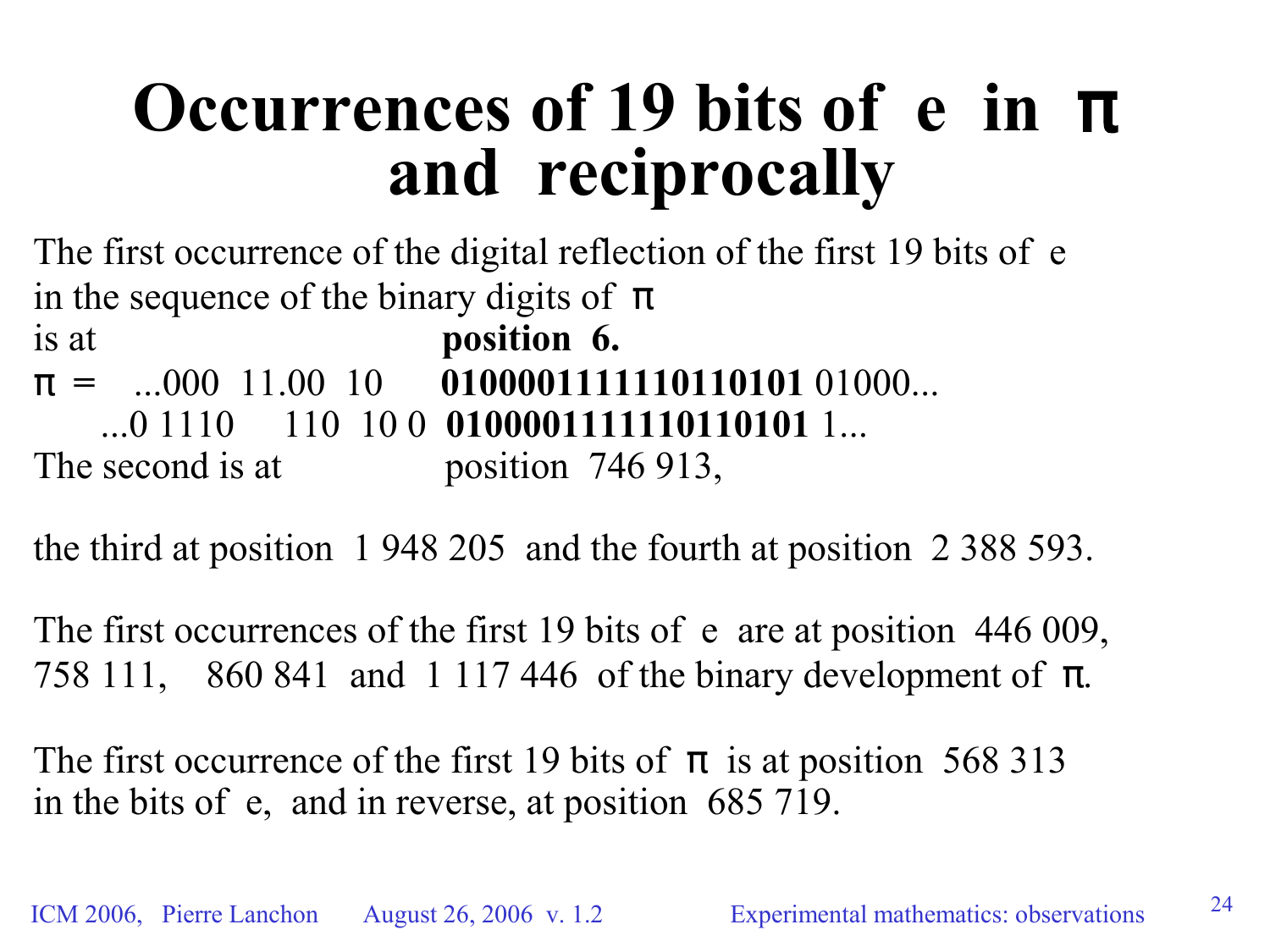#### **Other occurrences of "314" (recreational)** The first non trivial zero of the Riemann zeta function  $\zeta(s) := \sum_{k>0} 1/k^s$ is  $1 / 2 + 14.13...$  i ← The position of the zeroes of ζ is  $\approx \pi$  used in the demonstration of the prime number theorem (see slide 12).  $\approx$  - i<sup>2</sup> / 1.414...<sup>2</sup> + 14.14... i  $=$  -1 / ( $\sqrt{(-2)}$ )<sup>2</sup> + 10  $\sqrt{(-2)}$  $\pi$  = 3.141592653589...  $e^{\pi} \approx 2 \cdot 3.14 \cdot 0.093 \approx 2 \cdot 3.141$  $\approx \log 2$   $\approx \pi$  $e^{\pi}$  $\pi$  =  $\pi$  + 10 + <u>9.999099979</u>189... (Nine "9", and 18 = 2 × 9)  $\approx 10$  (see ref. [1])  $\log 2 = 0.69 \frac{314}{718} 0... = 0.69 \frac{3141}{718} + 0.0000 \frac{0618}{180}...$  $\approx \pi \approx e-2 = 0.7182818284... \approx \pi \approx 1/\phi$

ICM 2006, Pierre Lanchon August 26, 2006 v. 1.2 Experimental mathematics: observations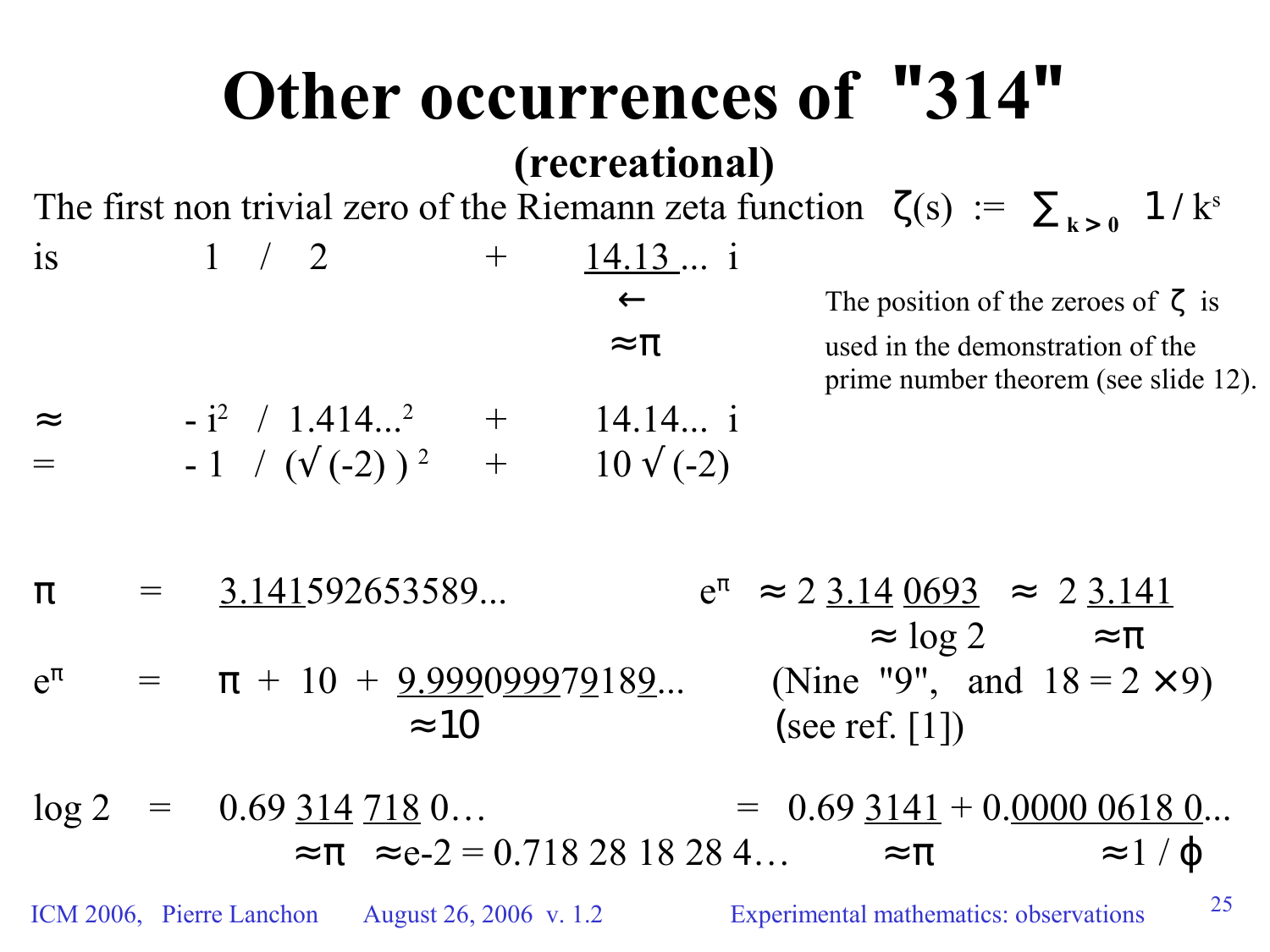### **The simplest hypothesis is not always the right one: the first digits of**  $\pi$  **with exceptions**

A truncated Gregory's series for  $\pi$ :

$$
4 \sum_{0 < 2k < 10\,000\,001} (-1)^{k-1} / (2k-1) =
$$
\n
$$
\underline{3.141592} \, 4 \, \underline{5358979323846} \, 4 \, \underline{643383279502} \, \dots
$$

These 32 underlined digits are similar to that of  $\pi$  at the same positions. But do not infer that the two not underlined "4" are digits of  $\pi$  either: The digit at position 7 in the decimal development of  $\pi$  is a "6", the digit at position  $21 = 3 \times 7$  is a "2".

#### See more in ref. [1] and [4].

ICM 2006, Pierre Lanchon August 26, 2006 v. 1.2 Experimental mathematics: observations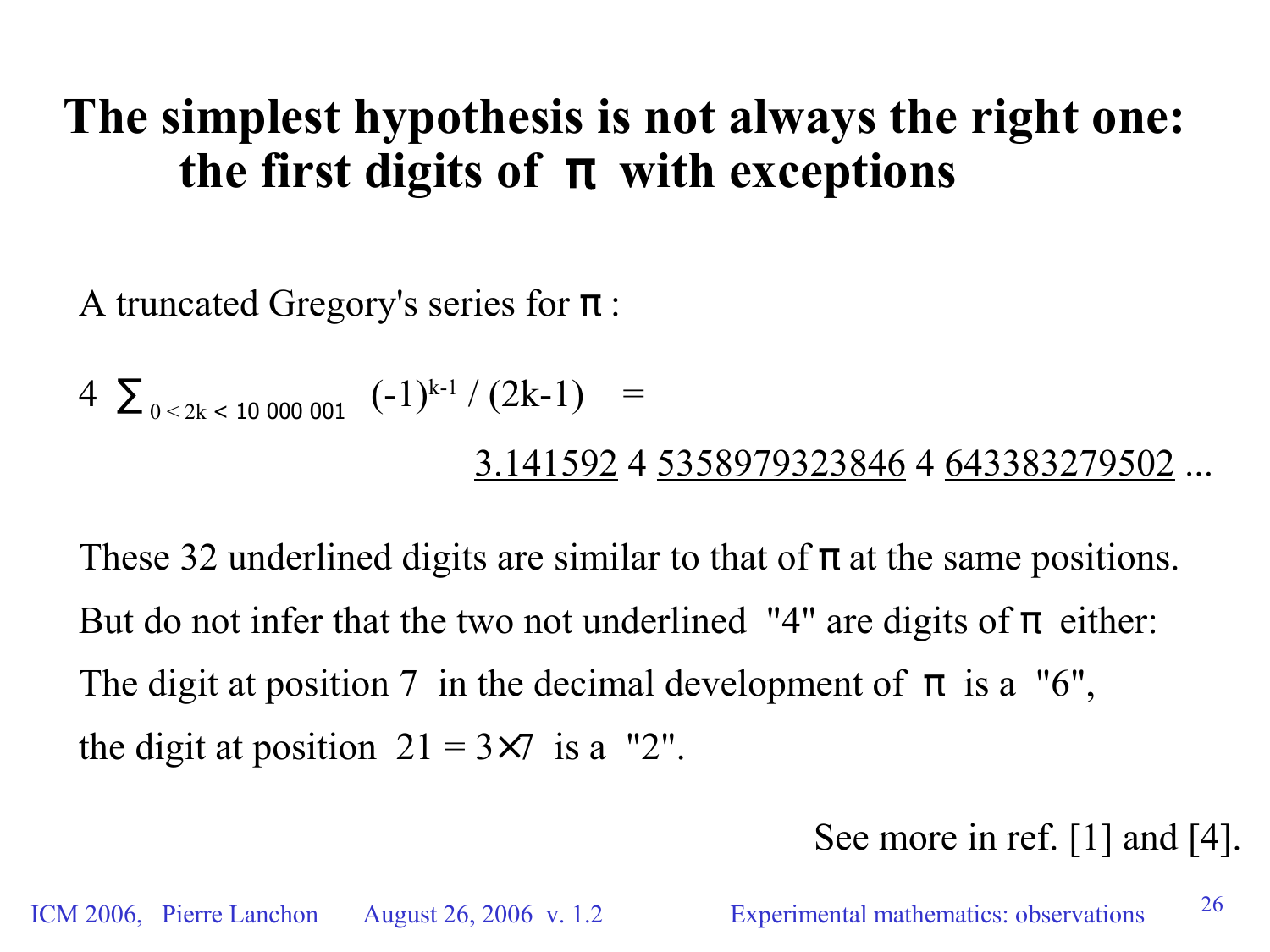# **Precisions (1)**

In base b=10, the rational number  $b^2/(b^2-1)^2 = 100/99^2 = 1/98.01$ 00.01 02 03 ... 08 09 10 11 ... 97 99 00 01 02 03 ...

has 178 digits in common with the Champernowne constant at position 8 :  $C_{10}$  $= 0.123...891011...979899100101102...$ and all its digits except the first ones are those of the rational number  $C_{10, \text{ cfl } 7}$  = 0.123...8 9 10 11 ... 97 99 00 01 02 03...08 09 10 11 ...

 $=$  604.<u>99999</u>499 / 4900.5  $=$   $(1 - 10^{-8} \times 1.002 / 1.21) / 8.1$  $= 10/9^2 - 10^{-6} \times 10.02/99^2$ which has its 185 first digits in common with  $C_{10}$ :  $C_{10, \text{ cfl } 7} - C_{10} = 0.9101019... \times 10^{01-0190}$  $\leftrightarrow$   $\rightarrow$  (recreational mathematics)  $e_{\pi 40b}$  = 2.<u>718</u>2 79 <u>2425</u> 19 <u>4 1 4142</u> 875...

 $2.41421$  3... = [2; 2, 2, 2, 2, 2, 2, 2, ...] =  $\sqrt{2}+1$ 

ICM 2006, Pierre Lanchon August 26, 2006 v. 1.2 Experimental mathematics: observations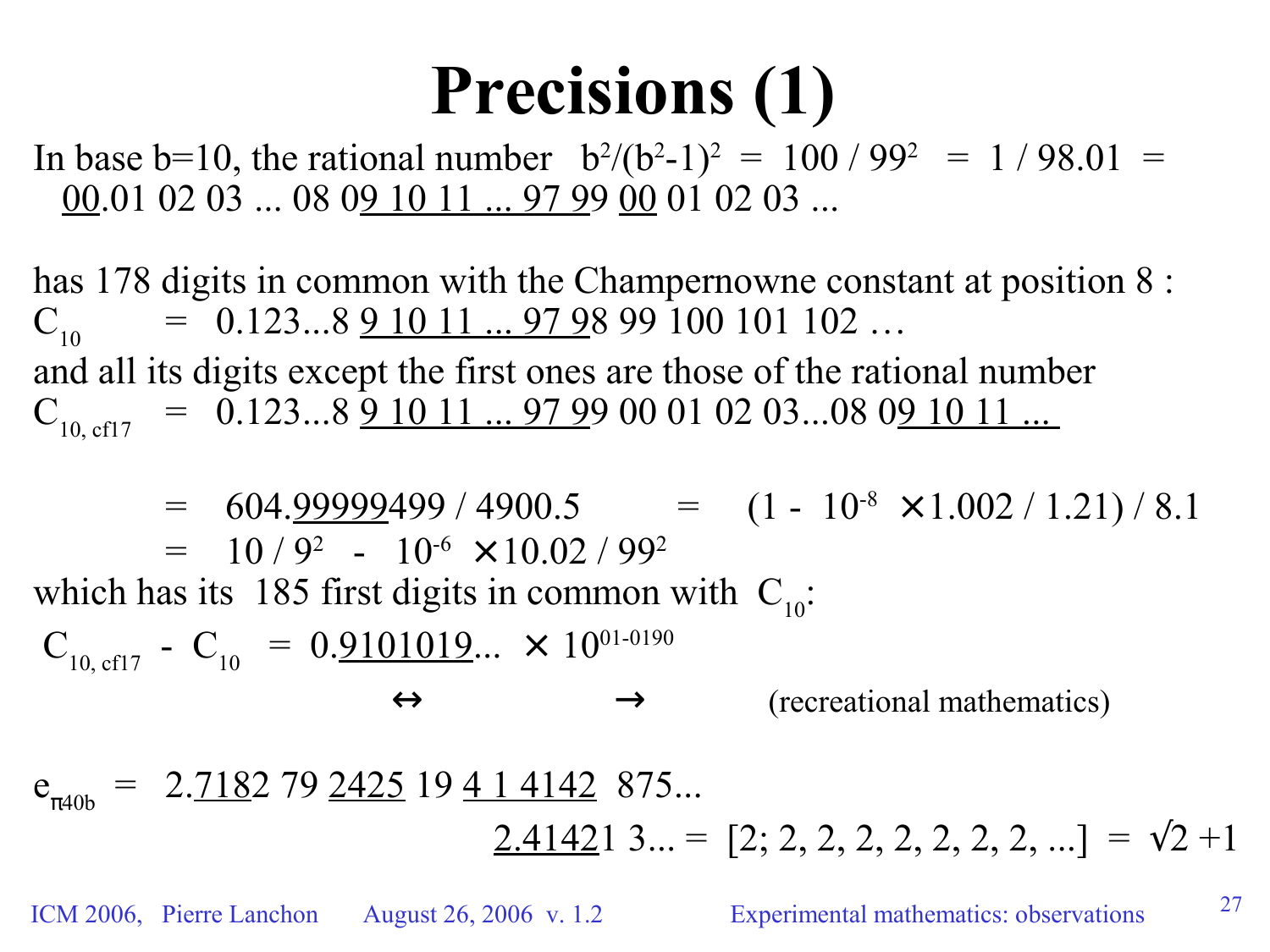# **Precisions (2)**

 $1.4151... = [1; 2, 2, 2, 4, 5, ...]$  (extracts of the  $1.6171... = [1; 1, 1, 1, 1, 1, 1, 2, 1, 2, ...]$  Champernowne number  $1.7181... = [1; 1, 2, 1, 1, 4, 1, 1, 1, ...]$  in base 10)

 $10 / (\pi + 1)$  =  $2.41453...$  =  $[2; 2, 2, 2, 2, 1, 5, 117, ...]$  =  $\sqrt{2} + 1$ 

 $(\pi + 2) / (\pi + 1) = 01.241453...$ 

 $log(\pi + 1) = 1.421080412...$ 

 $1.41421... = \sqrt{2}$  $(\log(\pi + 1)) / \log \pi = 01.24141$  11 227120 08 00286 48897 70515 67002 12014 58888 36628 21338 227120 43…

$$
log\pi = 1421.0 ... / 0.1241 ... = 1.14...
$$

ICM 2006, Pierre Lanchon August 26, 2006 v. 1.2 Experimental mathematics: observations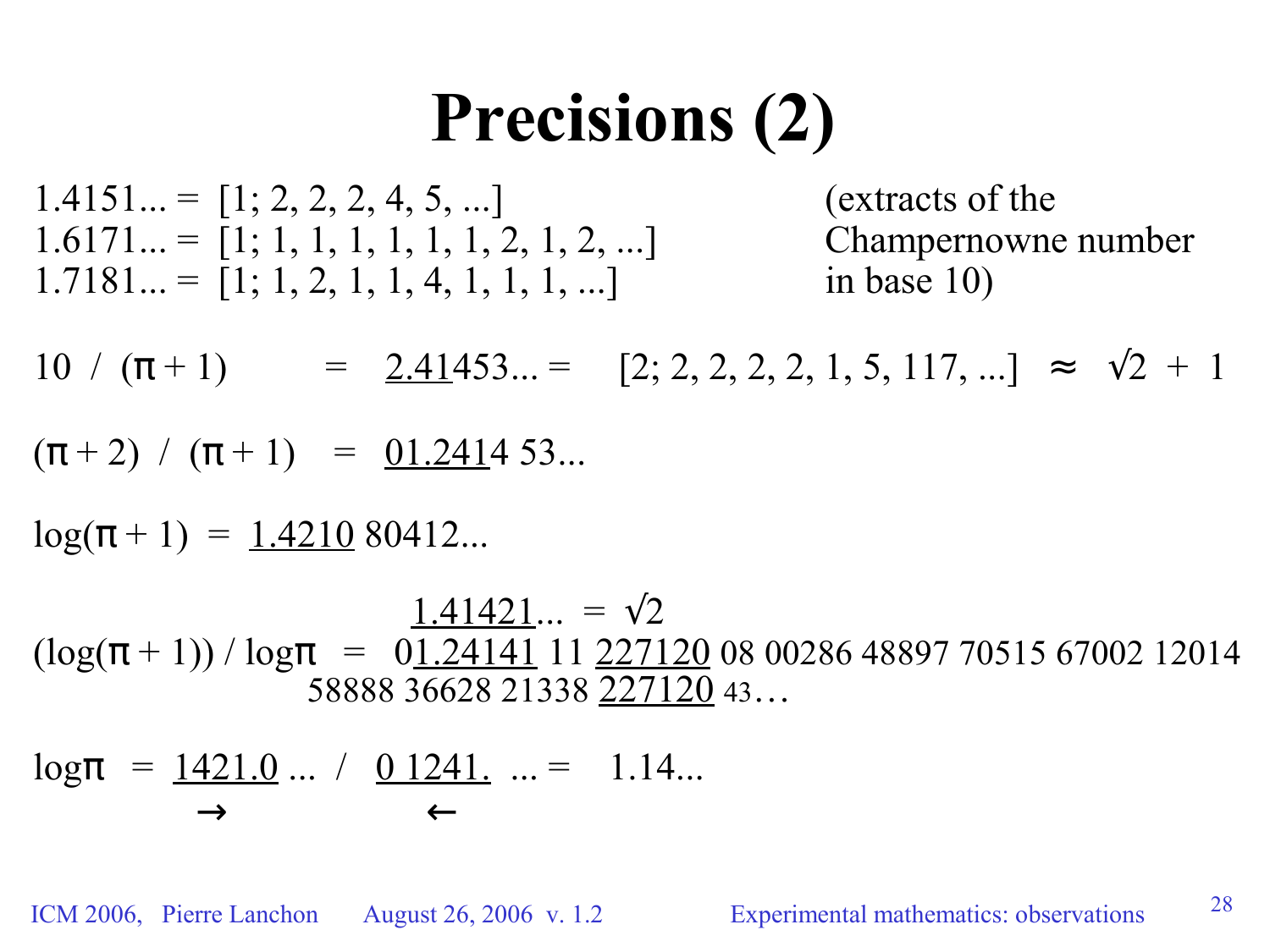# **Other interesting values of**  $(x+2)/(x+1)$  and  $(\log(x+1))/\log(x)$

There are many other interesting values, for example when  $x \to +\infty$ ,  $x \to 0$ ,  $x \to +1$ ,

or  $x = 2$ ,  $x = \varphi$ :  $(2 + 2)/(2 + 1) = 4/3 = 1.33333... \approx 1.33133... = \pi^{1/4}$ (Scribe Ahmes, 1650 bc)  $(0+2)$  /  $(0+1)$  =  $(\log(\varphi+1))$  /  $\log \varphi = 2 = (\sqrt{2})^2$ …

ICM 2006, Pierre Lanchon August 26, 2006 v. 1.2 Experimental mathematics: observations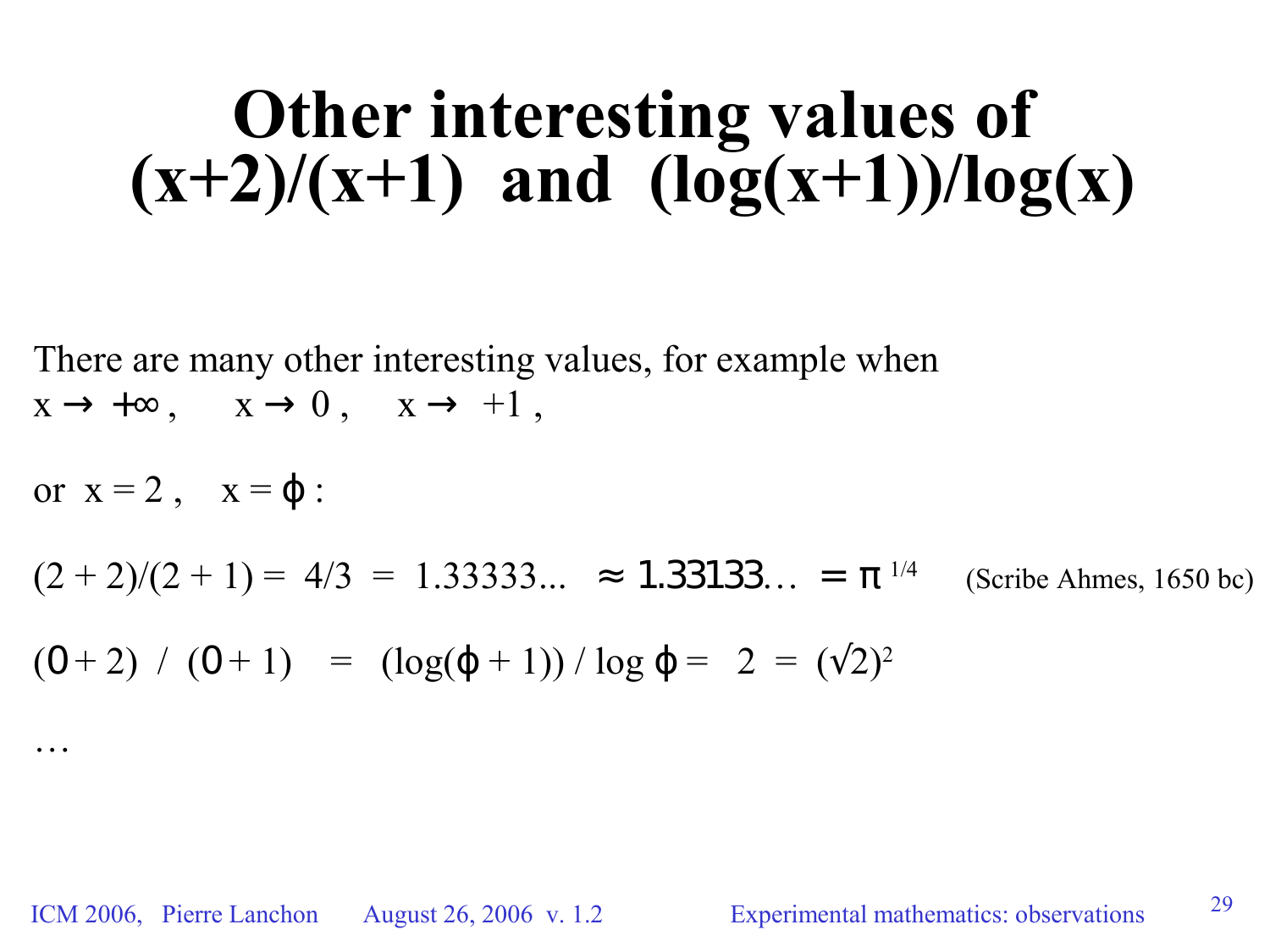ICM 1998, Berlin, Aug.18-27Abstract of the author's short communication and poster

www.mathematik.uni-bielefeld.de/icm98/abstracts/ps/late\_ps.html

#### **Similarities in digit sequences in**  $\pi$  **and e Correspondances entre des séquences de chiffres de** π **et e**

Coincidences exist between certain of the digit sequences of universal numbers. Are the corresponding approaching likelinesses due to pure chance or do they stem from an intelligible structure? Examples: in binary numeration,  $\pi$  bits from the 7<sup>th</sup> to the 25<sup>th</sup>, read from right to left, correspond to the first 19 bits of e. For the function Ahmespb50(x) =  $((x+1)/x)^{(x+1)}$ whose limit is e when x tends towards infinity, the fixed point is 3.1410... =  $\pi$  / 1.00017... The fixed point of the function Rhindpb50(x) =  $(1 + 1/4 + 1/4^2 + 1/4^3 + 1/4^{(x+1)})^4$  is 3.1415898... =  $\pi$  / 1.000 000 88... A natural parameterization of the graph of this function leads to a point of

abscissa  $3.14159294... = 1.000\,000\,093... \pi$ 

ICM 2006, Pierre Lanchon August 26, 2006 v. 1.2 Experimental mathematics: observations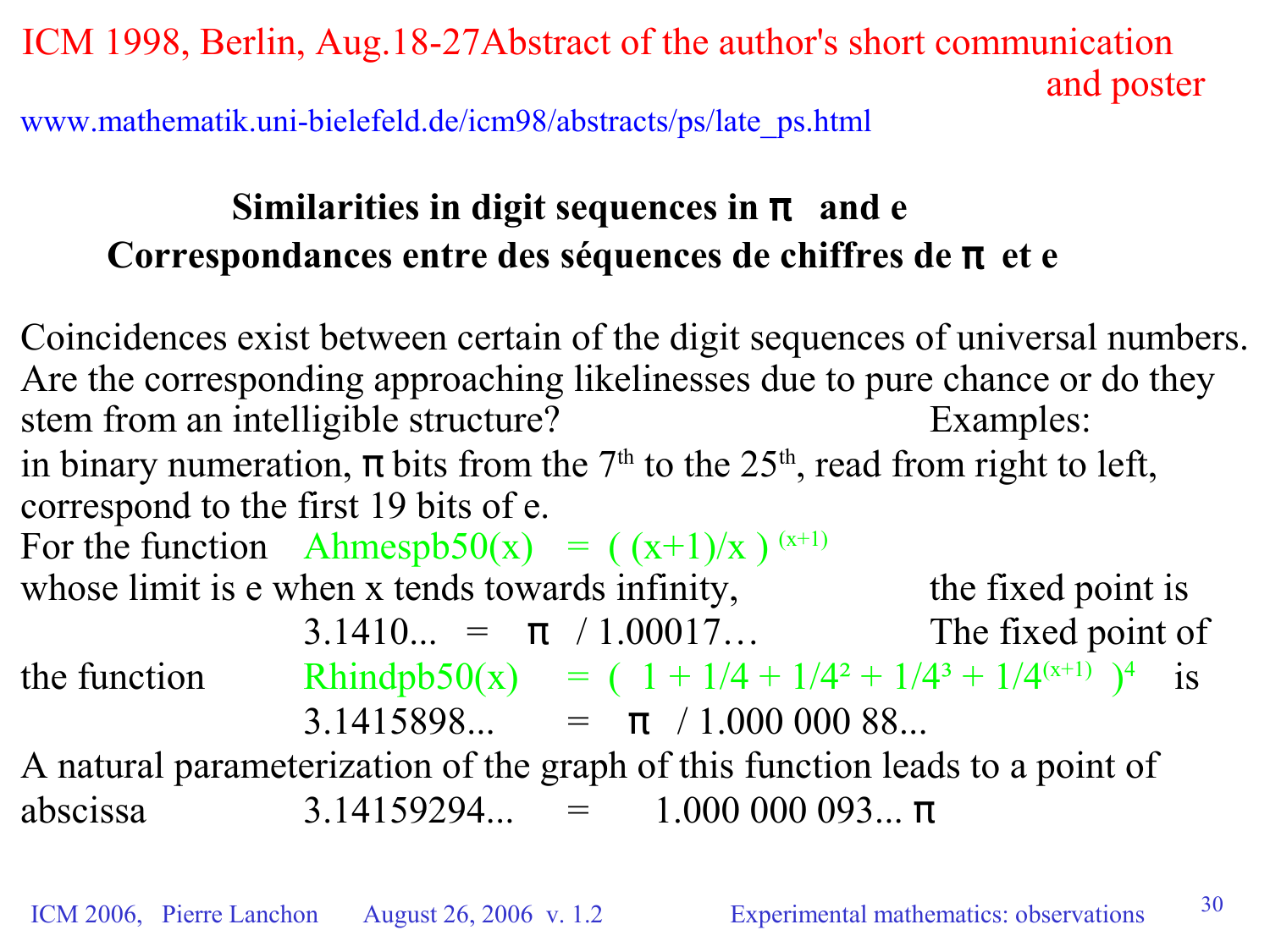#### Franco-Canadian congress of Toulouse in 2004, extract from the author's poster "Why so close to  $\pi$  ?"  $p<sub>2</sub>$

ICM 2006, Pierre Lanchon August 26, 2006 v. 1.2 Experimental mathematics: observations 31 A partir du problème 50 du papyrus Rhind copié par le scribe Ahmès 1650 ans avant J.C., voici une approximation de  $\pi$  datant de 1850 ans avant notre ère : Ahmès pb50(3)  $= (4/3)^4 = 3,16...$ Ahmèspb50(infini) = e proche de  $2\sqrt{2}$  et de  $\pi$ Le **point** fixe de la fonction Ahmèspb50(x) =  $((x+1)/x)^{(x+1)}$ **(x+1)** est la racine de l'équation  $(x+1)^{(x+1)} = x$ et vaut 3,141 0 41 ... c'est-à-dire  $\pi$  à 1 / 5000 près :  $-1 + 4,141041... = (4,141041... / 3,141041... )$ <sup>4,141 041</sup>  $\sqrt{2}$  = 0 1,414 ... et n<sup>2</sup> + n + 41 est premier pour n = -40 à 40-1 Ahmès  $p b 50(\pi)$  =  $((\pi + 1)/\pi)^{(\pi + 1)}$  = environ 3,141  $(\ (\pi+1)/\ \pi\ )^{\ (\pi+1\ +\ 1/(2^9)}$  $= 3,1415926$  1.. et  $\pi = 3,1415926$  5...  $1 + 1/(\pi + 1 + 1/(2^9 e))$  $= 1,241411125...$  $log(\pi+1)$  /  $log \pi = 1,24141$  112 2... =  $log 4,141...$   $log 3,141...$ et, écrits de droite à gauche, ...124141 sont les 6 premiers chiffres de  $\sqrt{2}$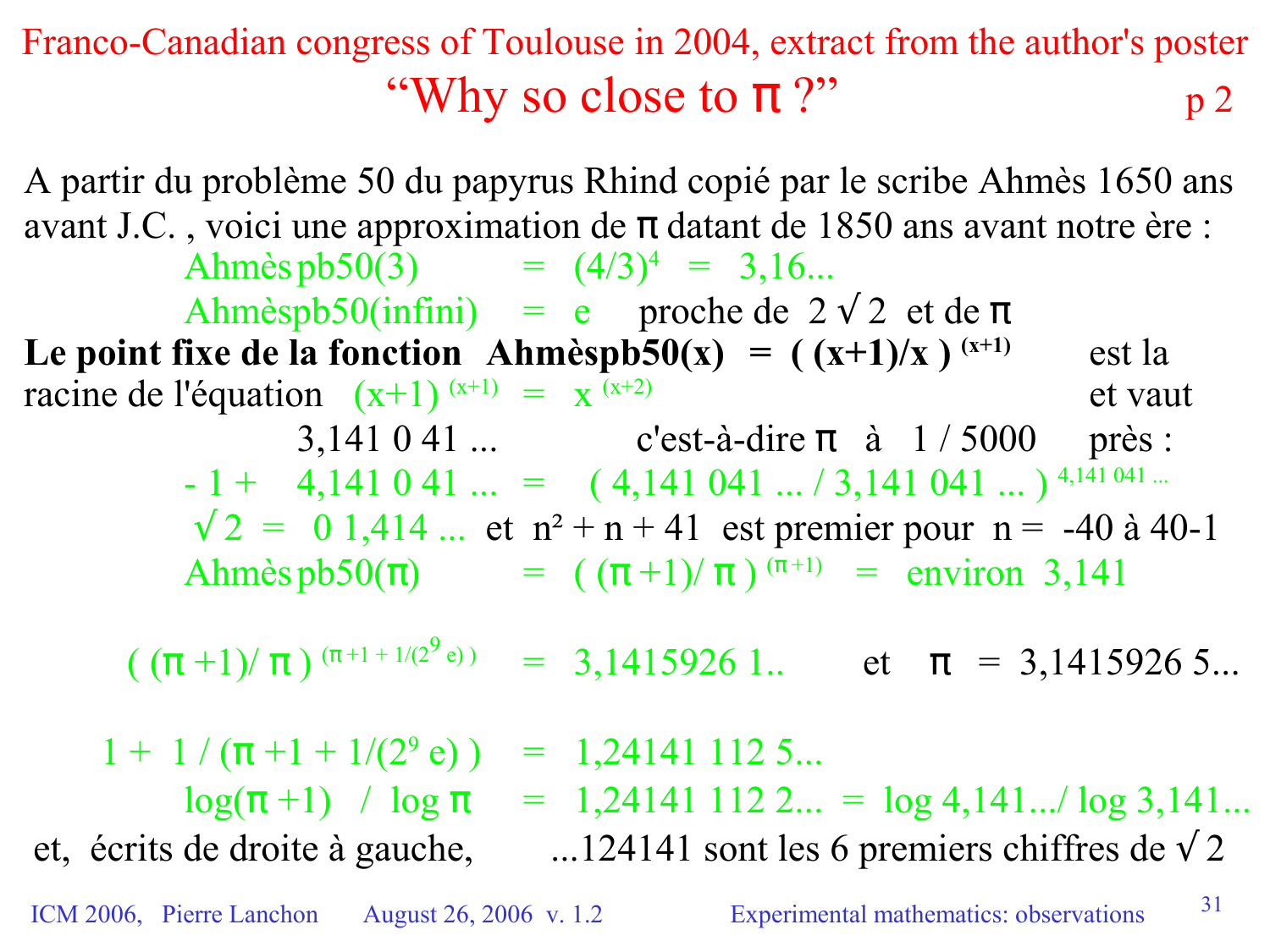Poster extract, Toulouse 2004, "Pourquoi si proches de π?" p 3

#### **Le point fixe de la fonction**

**Rhindpb50(x)** =  $(1 + 1/4 + 1/4^2 + 1/4^3 + 1/4^{(x+1)})^4$ 

vaut 3,1415898... =  $\pi$  / 1,000 000 88...

Posons  $a(x) = 4$  Arctan ( Rhindpb50(x) / x )  $x > 0$ 

Alors, le minimum (avec dérivée nulle) de la fonction

 $F(x) = (x - a(x)) (Rhindpb50(x) - a(x))$ 

vaut 3,1415929... =  $\pi$  / 1.000 000 09...

ICM 2006, Pierre Lanchon August 26, 2006 v. 1.2 Experimental mathematics: observations